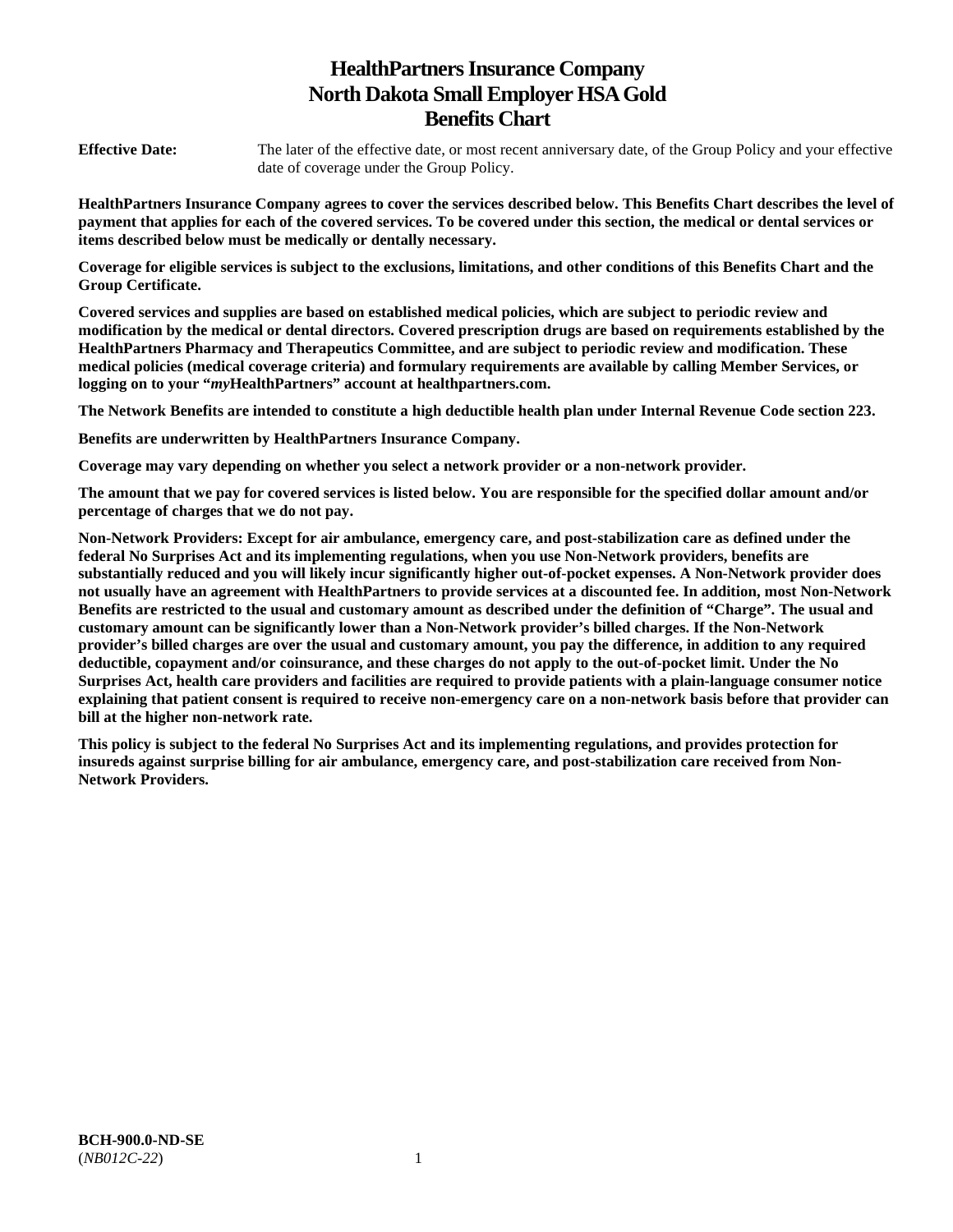# **These definitions apply to this Benefits Chart. They also apply to the Group Certificate.**

| <b>Biosimilar Drug:</b> | A prescription drug, approved by the Food and Drug Administration (FDA), that the FDA has<br>determined is biosimilar to and interchangeable with a biological brand name drug. Biosimilar drugs<br>are not considered generic drugs and are not covered under the generic drug benefit.                                                                                                                                                                                                                                                                                                                                        |
|-------------------------|---------------------------------------------------------------------------------------------------------------------------------------------------------------------------------------------------------------------------------------------------------------------------------------------------------------------------------------------------------------------------------------------------------------------------------------------------------------------------------------------------------------------------------------------------------------------------------------------------------------------------------|
| <b>Brand Name Drug:</b> | A prescription drug, approved by the Food and Drug Administration (FDA), that is manufactured,<br>sold, or licensed for sale under a trademark by the pharmaceutical company that originally researched<br>and developed the drug. Brand name drugs have the same active-ingredient formula as the generic<br>version of the drug. However, generic drugs are manufactured and sold by other drug manufacturers<br>and are generally not available until after the patent on the brand name drug has expired. A few brand<br>name drugs may be covered at the generic drug benefit level if this is indicated on the formulary. |
| <b>Calendar Year:</b>   | This is the 12-month period beginning 12:01 A.M. Central Time, on January 1, and ending 12:01 A.M. Central<br>Time of the next following December 31.                                                                                                                                                                                                                                                                                                                                                                                                                                                                           |
| <b>Charge:</b>          | For covered services delivered by participating network providers, is the provider's discounted charge<br>for a given medical/surgical service, procedure or item.                                                                                                                                                                                                                                                                                                                                                                                                                                                              |
|                         | For covered services delivered by Non-Network providers, a contracted rate may apply if such<br>arrangement is available to HealthPartners.                                                                                                                                                                                                                                                                                                                                                                                                                                                                                     |
|                         | For the Usual and Customary Charge for covered services delivered by non-network providers, our<br>payment is calculated using one of the following options to be determined at HealthPartners'<br>discretion: 1) a percentage of the Medicare fee schedule; 2) a comparable schedule if the service is not<br>on the Medicare fee schedule; or 3) a commercially reasonable rate for such service.                                                                                                                                                                                                                             |
|                         | The Usual and Customary Charge is the maximum amount allowed that we consider in the calculation<br>of the payment of charges incurred for certain covered services. You must pay for any charges above<br>the usual and customary charge, and they do not apply to the out-of-pocket limit.                                                                                                                                                                                                                                                                                                                                    |
|                         | A charge is incurred for covered ambulatory medical and surgical services, on the date the service or<br>item is provided. A charge is incurred for covered inpatient services, on the date of admission to a<br>hospital. To be covered, a charge must be incurred on or after your effective date and on or before the<br>termination date.                                                                                                                                                                                                                                                                                   |
|                         | Copayment/Coinsurance: The specified dollar amount, or percentage, of charges incurred for covered services, which we do not<br>pay, but which you must pay, each time you receive certain medical services, procedures or items.<br>Our payment for those covered services or items begins after the copayment or coinsurance is<br>satisfied. Covered services or items requiring a copayment or coinsurance are specified in this<br>Benefits Chart.                                                                                                                                                                         |
|                         | For services provided by a network provider:                                                                                                                                                                                                                                                                                                                                                                                                                                                                                                                                                                                    |
|                         | An amount which is listed as a flat dollar copayment is applied to a network provider's discounted<br>charges for a given service. However, if the network provider's discounted charge for a service or<br>item is less than the flat dollar copayment, you will pay the network provider's discounted charge. An<br>amount which is listed as a percentage of charges or coinsurance is based on the network provider's<br>discounted charges, calculated at the time the claim is processed, which may include an agreed upon<br>fee schedule rate for case rate or withhold arrangements.                                   |
|                         | For services provided by a non-network provider:                                                                                                                                                                                                                                                                                                                                                                                                                                                                                                                                                                                |
|                         | Any copayment or coinsurance is applied to the lesser of the provider's charges or the usual and<br>customary charge for a service.                                                                                                                                                                                                                                                                                                                                                                                                                                                                                             |
|                         | A copayment or coinsurance is due at the time a service is provided, or when billed by the provider.<br>The copayment or coinsurance applicable for a scheduled visit with a network provider will be<br>collected for each visit, late cancellation and failed appointment.                                                                                                                                                                                                                                                                                                                                                    |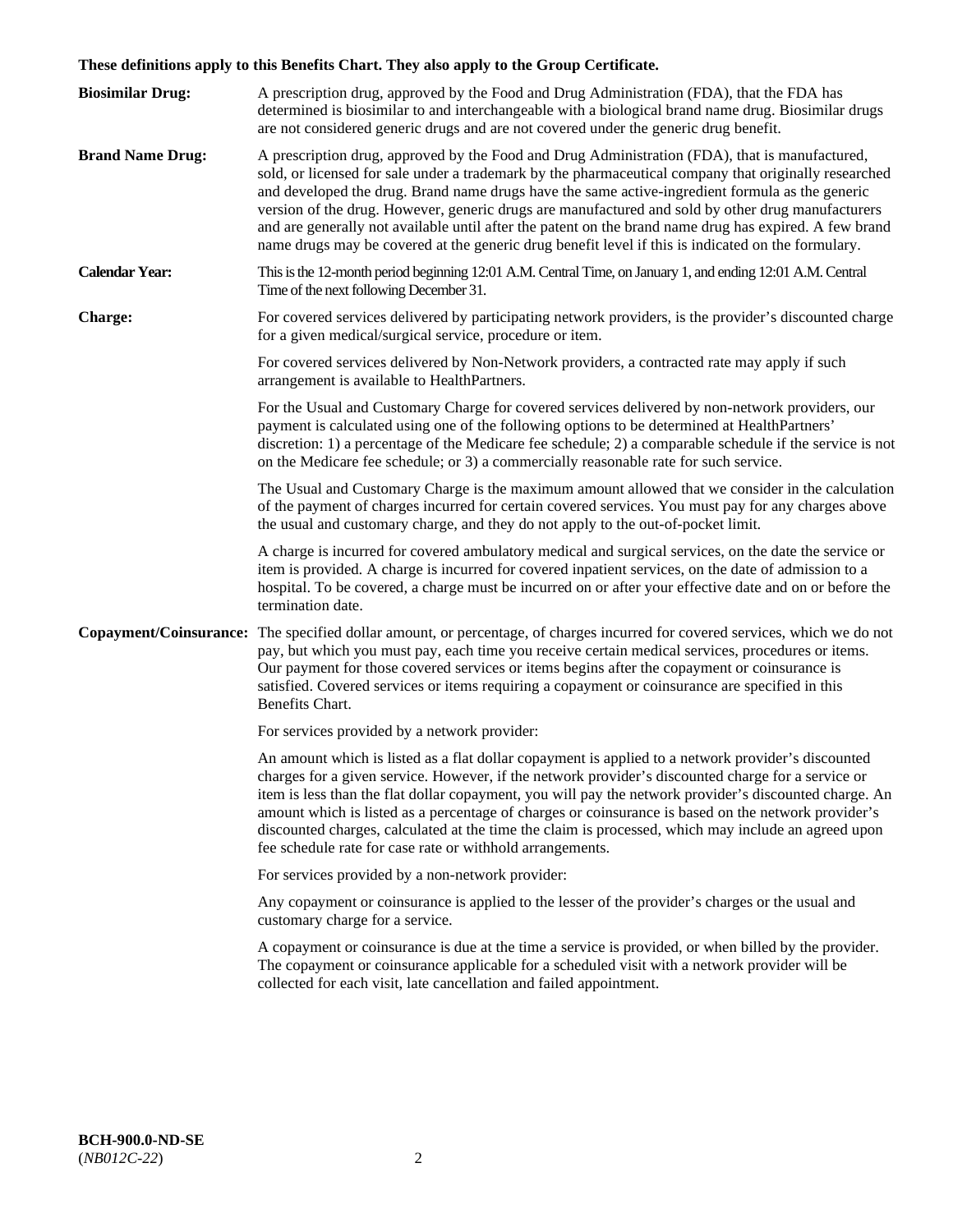| Deductible:                                | The specified dollar amount of charges incurred for covered services, which we do not pay, but an<br>insured or a family has to pay first in a calendar year. Our payment for those services or items begins<br>after the deductible is satisfied. For network providers, the amount of the charges that apply to the<br>deductible are based on the network provider's discounted charges, calculated at the time the claim is<br>processed, which may include an agreed upon fee schedule rate for case rate or withhold<br>arrangements. For non-network providers, the amount of charges that apply to the deductible are the<br>lesser of the provider's charges or the usual and customary charge for a service. |
|--------------------------------------------|------------------------------------------------------------------------------------------------------------------------------------------------------------------------------------------------------------------------------------------------------------------------------------------------------------------------------------------------------------------------------------------------------------------------------------------------------------------------------------------------------------------------------------------------------------------------------------------------------------------------------------------------------------------------------------------------------------------------|
|                                            | Any amounts paid or reimbursed by a third party, including but not limited to: point of service<br>rebates, manufacturer coupons, manufacturer debit cards or other forms of direct reimbursement to an<br>insured for a product or service, will not apply toward the deductible, to the extent permitted under<br>state and federal law.                                                                                                                                                                                                                                                                                                                                                                             |
|                                            | All services are subject to the deductible unless otherwise indicated below in this Benefits Chart.                                                                                                                                                                                                                                                                                                                                                                                                                                                                                                                                                                                                                    |
| <b>Formulary:</b>                          | This is a current list, which may be revised from time to time, of prescription drugs, medications,<br>equipment and supplies covered by us as indicated in this Benefits Chart which are covered at the<br>highest benefit level. Some drugs on the Formulary may require prior authorization to be covered as<br>formulary drugs. The formulary, and information on drugs that require prior authorization, are<br>available by calling Member Services, or logging on to your "myHealthPartners" account at<br>healthpartners.com.                                                                                                                                                                                  |
| <b>Generic Drug:</b>                       | A prescription drug, approved by the Food and Drug Administration (FDA), that the FDA has<br>determined is comparable to a brand name drug product in dosage form, strength, route of<br>administration, quality, intended use and documented bioequivalence. Generally, generic drugs cost<br>less than brand name drugs. Some brand name drugs may be covered at the generic drug benefit level<br>if this is indicated on the formulary.                                                                                                                                                                                                                                                                            |
| <b>Lifetime Maximum</b><br><b>Benefit:</b> | The specified coverage limit actually paid by us for services and/or charges incurred by you for<br>bariatric surgery. Payment of benefits under the Certificate ceases when that lifetime maximum benefit<br>is reached. You have to pay for any subsequent charges.                                                                                                                                                                                                                                                                                                                                                                                                                                                  |
| <b>Non-Formulary Drug:</b>                 | This is a prescription drug, approved by the Food and Drug Administration (FDA), that is not on the<br>formulary, is medically necessary and is not investigative or otherwise excluded under the Certificate.                                                                                                                                                                                                                                                                                                                                                                                                                                                                                                         |
| <b>Out-of-Pocket Expenses:</b>             | You pay the specified copayments/coinsurance and deductibles applicable for particular services,<br>subject to the out-of-pocket limit described below. These amounts are in addition to the monthly<br>premium payments.                                                                                                                                                                                                                                                                                                                                                                                                                                                                                              |
| <b>Out-of-Pocket Limit:</b>                | You pay the copayments/coinsurance and deductibles for covered services, to the individual or family<br>out-of-pocket limit. Thereafter we cover 100% of charges incurred for all other covered services, for<br>the rest of the calendar year. You pay amounts greater than the out-of-pocket limit if you exceed any<br>Lifetime Maximum Benefit, or visit or day limits.                                                                                                                                                                                                                                                                                                                                            |
|                                            | Non-Network Benefits above the usual and customary charge (see definition of charge above) do not<br>apply to the out-of-pocket limit.                                                                                                                                                                                                                                                                                                                                                                                                                                                                                                                                                                                 |
|                                            | Non-Network Benefits for transplant surgery and bariatric surgery do not apply to the out-of-pocket<br>limit.                                                                                                                                                                                                                                                                                                                                                                                                                                                                                                                                                                                                          |
|                                            | Any amounts paid or reimbursed by a third party, including but not limited to: point of service<br>rebates, manufacturer coupons, manufacturer debit cards or other forms of direct reimbursement to an<br>insured for a product or service, will not apply as an out of pocket expense, to the extent permitted<br>under state and federal law.                                                                                                                                                                                                                                                                                                                                                                       |
|                                            | You are responsible to keep track of the out-of-pocket expenses. Contact our Member Services<br>Department for assistance in determining the amount paid by the enrollee for specific eligible services<br>received. Claims for reimbursement under the out-of-pocket limit provisions are subject to the same<br>time limits and provisions described under the "Claims Provisions" section of the Certificate.                                                                                                                                                                                                                                                                                                       |
| <b>Preventive Drug List:</b>               | This is a current list, which may be revised from time to time, of certain formulary preventive<br>prescription drugs and certain diabetic supplies, covered under the Plan as indicated in this Benefits<br>Chart. The Preventive Drug List is available by logging onto your "myHealthPartners" account at<br>healthpartners.com or by calling Member Services.                                                                                                                                                                                                                                                                                                                                                      |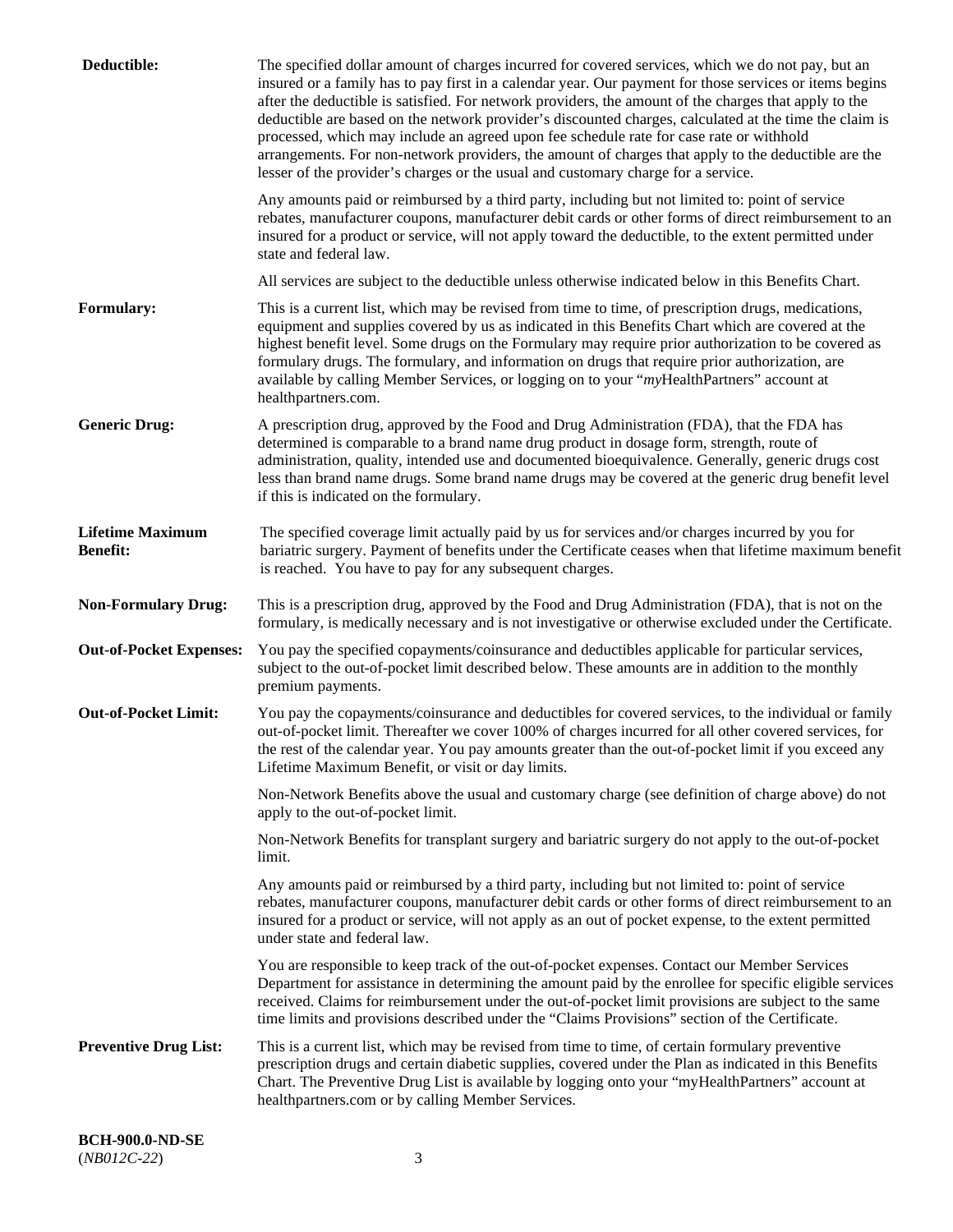**Specialty Drug List:** This is a current list, which may be revised from time to time, of prescription drugs, medications, equipment and supplies, which are typically bio-pharmaceuticals. The purpose of a specialty drug list is to facilitate enhanced monitoring of complex therapies used to treat specific conditions. Specialty drugs are covered by us as indicated in this Benefits Chart. The specialty drug list is available by calling Member Services, or logging on to your "*my*HealthPartners" account at [healthpartners.com.](http://www.healthpartners.com/)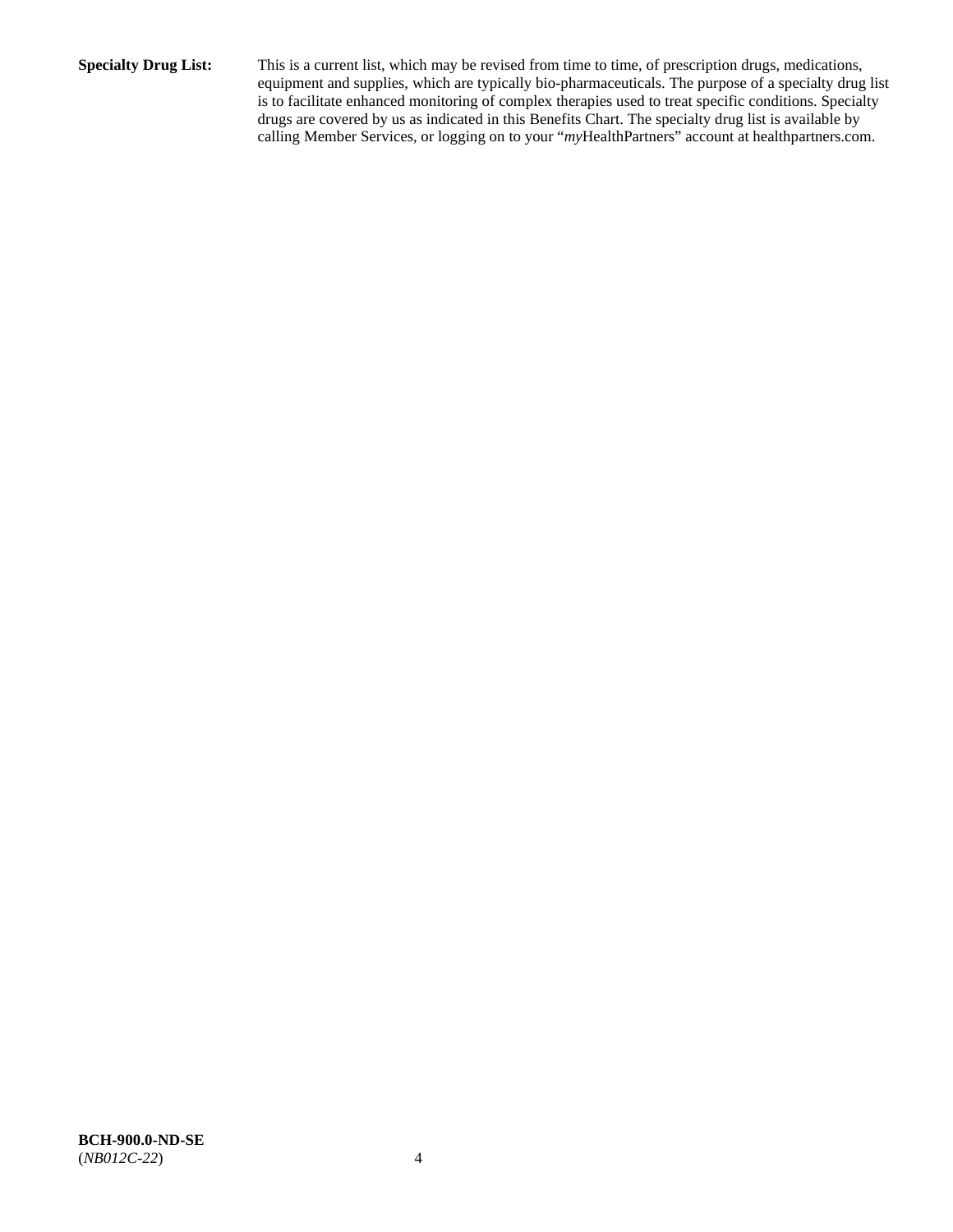## **DEDUCTIBLES AND OUT-OF-POCKET LIMITS**

## **Individual Calendar Year Deductible (applies to an employee enrolled for single coverage)**

| <b>Network Benefits</b> | <b>Non-Network Benefits</b> |
|-------------------------|-----------------------------|
| \$2,500                 | \$10,000                    |

## **Family Calendar Year Deductible (applies to an employee enrolled for single coverage)**

| <b>Network Benefits</b> | <b>Non-Network Benefits</b> |
|-------------------------|-----------------------------|
| \$5,000                 | \$20,000                    |

A separate deductible must be satisfied under the Network Benefits and Non-Network Benefits.

Any amounts paid or reimbursed by a third party, including but not limited to: point of service rebates, manufacturer coupons, manufacturer debit cards or other forms of direct reimbursement to an insured for a product or service, will not apply toward the deductible, to the extent permitted under state and federal law.

## **Individual Calendar Year Out-of-Pocket Limit (applies to an employee enrolled for single coverage)**

| <b>Network Benefits</b> | <b>Non-Network Benefits</b> |
|-------------------------|-----------------------------|
| \$2,800                 | \$30,000                    |

## **Family Calendar Year Out-of-Pocket Limit (applies to an employee and dependents enrolled for family coverage)**

| <b>Network Benefits</b> | <b>Non-Network Benefits</b> |
|-------------------------|-----------------------------|
| \$5,600                 | \$60,000                    |

A separate Out-of-Pocket Limit must be satisfied under the Network Benefits and Non-Network Benefits.

Non-Network Benefits above the usual and customary charge will not apply toward the individual or family Out-of-Pocket Limit.

Non-Network Benefits for transplant surgery and bariatric surgery do not apply to the out-of-pocket limit.

Any amounts paid or reimbursed by a third party, including but not limited to: point of service rebates, manufacturer coupons, manufacturer debit cards or other forms of direct reimbursement to an insured for a product or service, will not apply as an out of pocket expense, to the extent permitted under state and federal law.

## **Lifetime maximum benefit for bariatric surgery**

| <b>Network Benefits</b> | <b>Non-Network Benefits</b> |
|-------------------------|-----------------------------|
| Unlimited.              | \$5,000                     |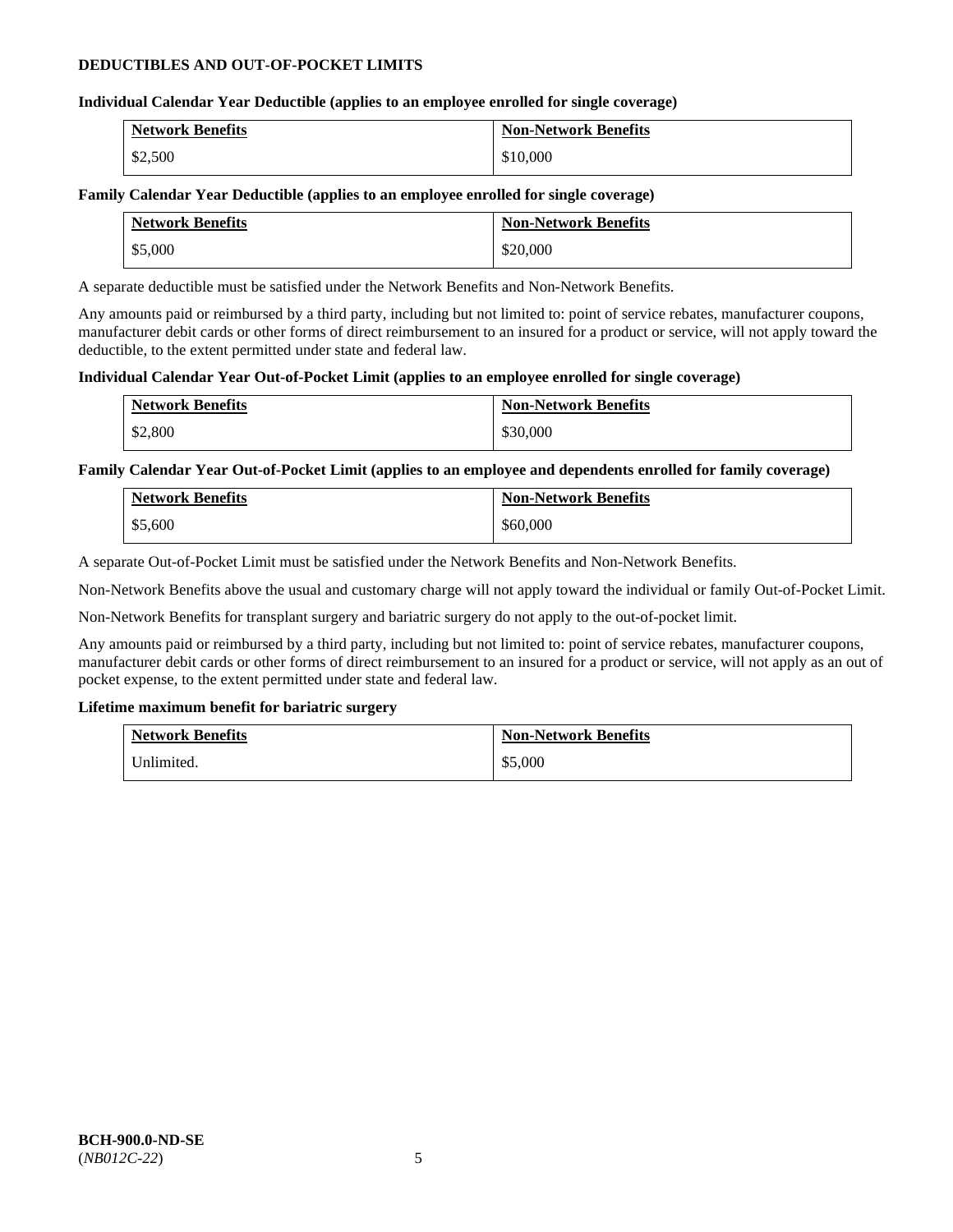# **AMBULANCE AND MEDICAL TRANSPORTATION**

## **Covered Services:**

We cover ambulance and medical transportation for medical emergencies.

We also cover medically necessary, non-emergency ground and air medical transportation if it meets our medical coverage criteria. Under the No Surprises Act, non-network health care providers and facilities are required to provide patients with a plain-language consumer notice explaining that patient consent is required to receive non-emergency before that provider can bill at the higher non-network rate.

Covered services and supplies are based on established medical policies, which are subject to periodic review and modification by the medical or dental directors. These medical policies (medical coverage criteria) and applicable prior authorization requirements are available by calling Member Services, or logging on to your "*my*HealthPartners" account a[t healthpartners.com.](http://www.healthpartners.com/)

#### **Ambulance and medical transportation (other than non-emergency air ambulance transportation)**

| <b>Network Benefits</b>       | <b>Non-Network Benefits</b> |
|-------------------------------|-----------------------------|
| 100% of the charges incurred. | See Network Benefits.       |

#### **Non-emergency air ambulance transportation**

| <b>Network Benefits</b>       | <b>Non-Network Benefits</b> |
|-------------------------------|-----------------------------|
| 100% of the charges incurred. | See Network Benefits.       |

For Non-Network air ambulance service providers, the eligible charges are limited to the average HealthPartners reimbursement rate for Network air ambulance service providers licensed by the state of North Dakota.

## **Not Covered:**

• See "Services Not Covered" in the Group Certificate.

# **BEHAVIORAL HEALTH SERVICES**

#### **Covered Services:**

Covered services are based on established medical policies, which are subject to periodic review and modification by the medical directors. These medical policies (medical coverage criteria) are available by calling Member Services, or logging on to your "*my*HealthPartners" account at [healthpartners.com.](http://healthpartners.com/)

## **Mental health services**

We cover services for mental health diagnoses as described in the Diagnostic and Statistical Manual of Mental Disorders – Fifth Edition (DSM-5) (most recent edition).

**Outpatient services, including intensive outpatient and day treatment services:** We cover medically necessary outpatient professional mental health services for evaluation, crisis intervention, and treatment of mental health disorders.

A comprehensive diagnostic assessment will be used as the basis for a determination by a mental health professional, concerning the appropriate treatment and the extent of services required.

Outpatient services we cover for a diagnosed mental health condition include the following:

- Individual, group, family, and multi-family therapy;
- Medication management provided by a physician, certified nurse practitioner, or physician's assistant;
- Psychological testing services for the purposes of determining the differential diagnoses and treatment planning for patients currently receiving behavioral health services;
- Day treatment and intensive outpatient services in a licensed program;
- Partial hospitalization services in a licensed hospital or community mental health center;
- Psychotherapy and nursing services provided in the home if authorized by us;
- Treatment for gender dysphoria; and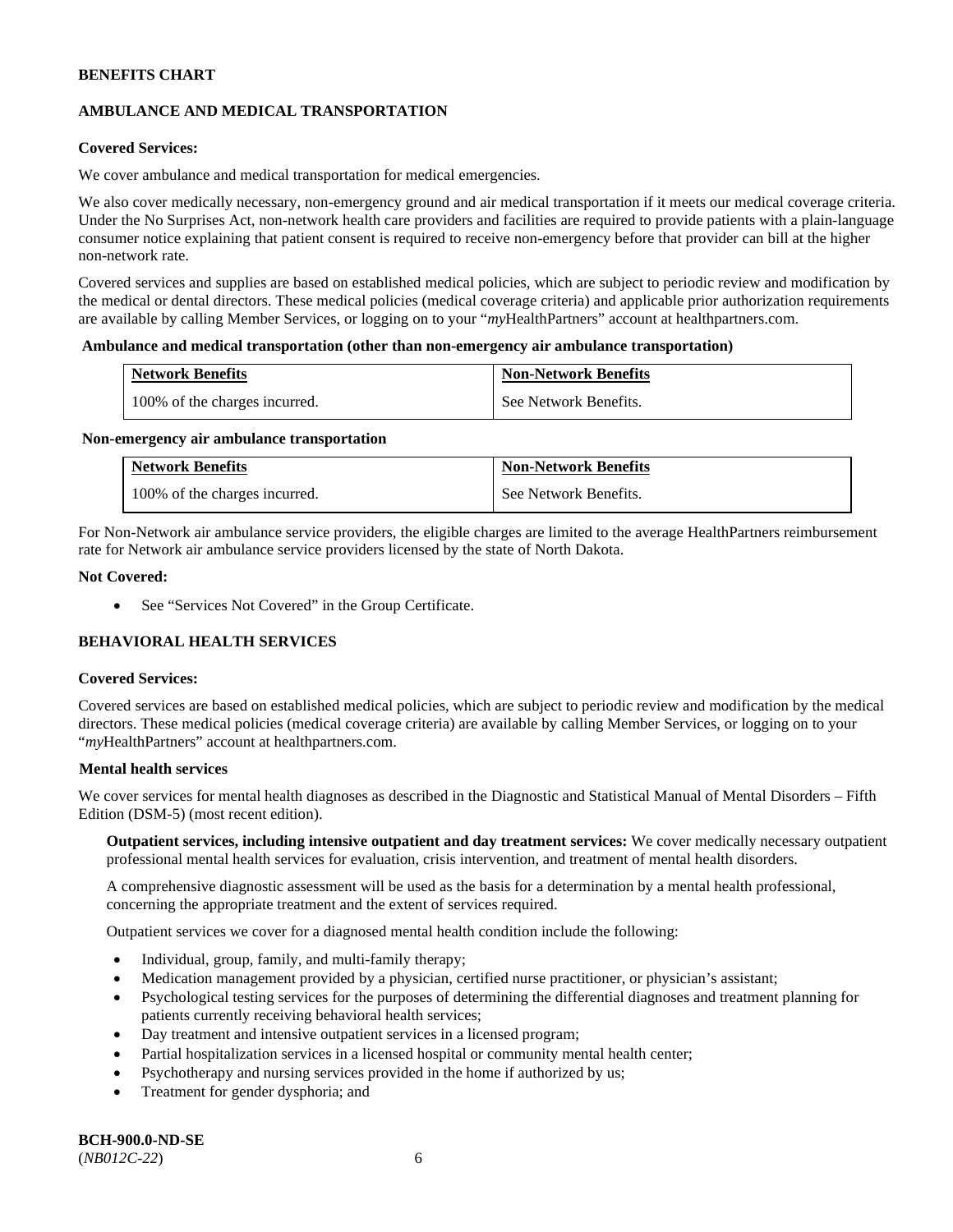• Medically necessary Applied Behavioral Analysis (ABA) prescribed or ordered for an individual diagnosed with an autism spectrum disorder by a licensed physician or a licensed psychologist. For other autism services covered under this Benefits Chart, see the habilitative benefit under Physical Therapy, Occupational Therapy and Speech Therapy.

| <b>Network Benefits</b>                                   | <b>Non-Network Benefits</b>                           |
|-----------------------------------------------------------|-------------------------------------------------------|
| The first five hours of treatment in a calendar year      | The first five hours of treatment in a calendar year  |
| are covered at 100% of the charges incurred. A group      | are covered at 100% of the charges incurred. A        |
| visit counts as one half hour toward the five hours.      | group visit counts as one half hour toward the five   |
| Day treatment, intensive outpatient services and          | hours. Day treatment, intensive outpatient services   |
| partial hospitalization services are not eligible for the | and partial hospitalization services are not eligible |
| first five hour benefit.                                  | for the first five hour benefit.                      |
| We cover additional hours at 100% of the charges          | We cover additional hours at 50% of the charges       |
| incurred.                                                 | incurred.                                             |

## **Group therapy**

| <b>Network Benefits</b>       | <b>Non-Network Benefits</b>  |
|-------------------------------|------------------------------|
| 100% of the charges incurred. | 50% of the charges incurred. |

**Inpatient services, including mental health residential treatment services:** We cover the following:

- Medically necessary inpatient services in a hospital and professional services for treatment of mental health disorders. Medical stabilization is covered under inpatient hospital services in the "Hospital and Skilled Nursing Facility Services" section; and
- Medically necessary mental health residential treatment services. This care must be authorized by us and provided by a hospital or residential behavioral health treatment facility licensed by the local state or Department of Health and Human Services. Services not covered under this benefit include halfway houses, group homes, extended care facilities, shelter services, correctional services, detention services, transitional services, group residential services, foster care services and wilderness programs.

| <b>Network Benefits</b>       | <b>Non-Network Benefits</b>  |
|-------------------------------|------------------------------|
| 100% of the charges incurred. | 50% of the charges incurred. |

#### **Substance use disorder (SUD) services**

We cover medically necessary services for assessments by a licensed alcohol and drug counselor and treatment of substance use disorders as defined in the latest edition of the DSM-5.

**Outpatient services, including intensive outpatient and day treatment services:** We cover medically necessary outpatient professional services for the diagnosis and treatment of substance use disorder. Substance use disorder treatment services must be provided by a program licensed by the local Department of Health and Human Services.

Outpatient services we cover for a diagnosed substance use disorder include the following:

- Individual, group, family, and multi-family therapy provided in an office setting;
- Opiate replacement therapy including methadone and buprenorphine treatment; and
- Day treatment and intensive outpatient services in a licensed program.

| <b>Network Benefits</b>                               | <b>Non-Network Benefits</b>                           |
|-------------------------------------------------------|-------------------------------------------------------|
| The first five visits of treatment in a calendar year | The first five visits of treatment in a calendar year |
| are covered at 100% of the charges incurred. Day      | are covered at 100% of the charges incurred. Day      |
| treatment and intensive outpatient services are not   | treatment and intensive outpatient services are not   |
| eligible for the first five visits benefit.           | eligible for the first five visits benefit.           |
| We cover additional visits at 100% of the charges     | We cover additional visits at 50% of the charges      |
| incurred.                                             | incurred.                                             |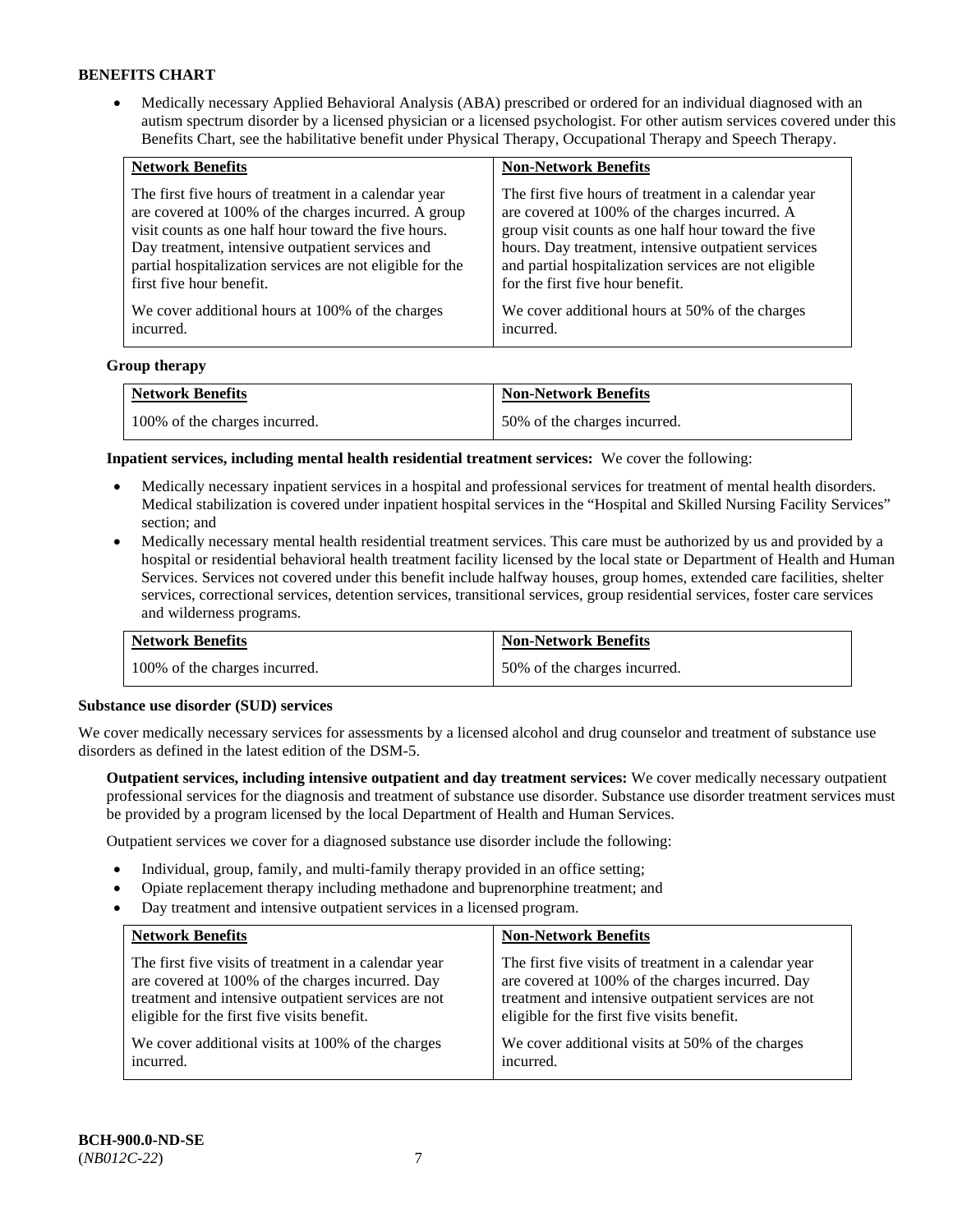**Inpatient Services:** We cover the following:

- Medically necessary inpatient services in a hospital or primary residential treatment in a licensed substance use disorder treatment center. Primary residential treatment is an intensive residential treatment program of limited duration, typically 30 days or less;
- Services provided in a hospital that is licensed by the local state and accredited by Medicare; and
- Detoxification services in a hospital or community detoxification facility if it is licensed by the local Department of Health and Human Services.

| <b>Network Benefits</b>       | <b>Non-Network Benefits</b>  |
|-------------------------------|------------------------------|
| 100% of the charges incurred. | 50% of the charges incurred. |

## **Not Covered:**

• See "Services Not Covered" in the Group Certificate.

# **CHIROPRACTIC SERVICES**

# **Covered Services:**

We cover chiropractic services for rehabilitative care. Chiropractic services are adjustments to any abnormal articulations of the human body, especially those of the spinal column, for the purpose of giving freedom of action to impinged nerves that may cause pain or deranged function.

Massage therapy which is performed in conjunction with other treatment/modalities by a chiropractor, is part of a prescribed treatment plan and is not billed separately is covered.

| <b>Network Benefits</b>       | <b>Non-Network Benefits</b>           |
|-------------------------------|---------------------------------------|
| 100% of the charges incurred. | 50% of the charges incurred.          |
|                               | Limit of 20 visits per calendar year. |

## **Not Covered:**

- Massage therapy for the purpose of comfort or convenience of the insured.
- See "Services Not Covered" in the Group Certificate.

# **CLINICAL TRIALS**

## **Covered Services:**

We cover certain routine services if you participate in a Phase I, Phase II, Phase III or Phase IV clinical trial that is conducted in relation to the prevention, detection, or treatment of cancer or other life-threatening disease or condition as defined in the Affordable Care Act. We cover routine patient costs for services that would be eligible under this Benefits Chart if the service were provided outside of a clinical trial.

| <b>Network Benefits</b>                                | <b>Non-Network Benefits</b>                           |
|--------------------------------------------------------|-------------------------------------------------------|
| Coverage level is same as corresponding Network        | Coverage level is same as corresponding Non-          |
| Benefits, depending on type of service provided        | Network Benefits, depending on type of service        |
| such as Office Visits for Illness or Injury, Inpatient | provided such as Office Visits for Illness or Injury, |
| or Outpatient Hospital Services.                       | Inpatient or Outpatient Hospital Services.            |

## **Not Covered:**

- The investigative item, device or service itself.
- Items or services that are provided solely to satisfy data collection and analysis needs and that are not used in the direct clinical management of the patient.
- A service that is clearly inconsistent with widely accepted and established standards of care for a particular diagnosis.
- See "Services Not Covered" in the Group Certificate.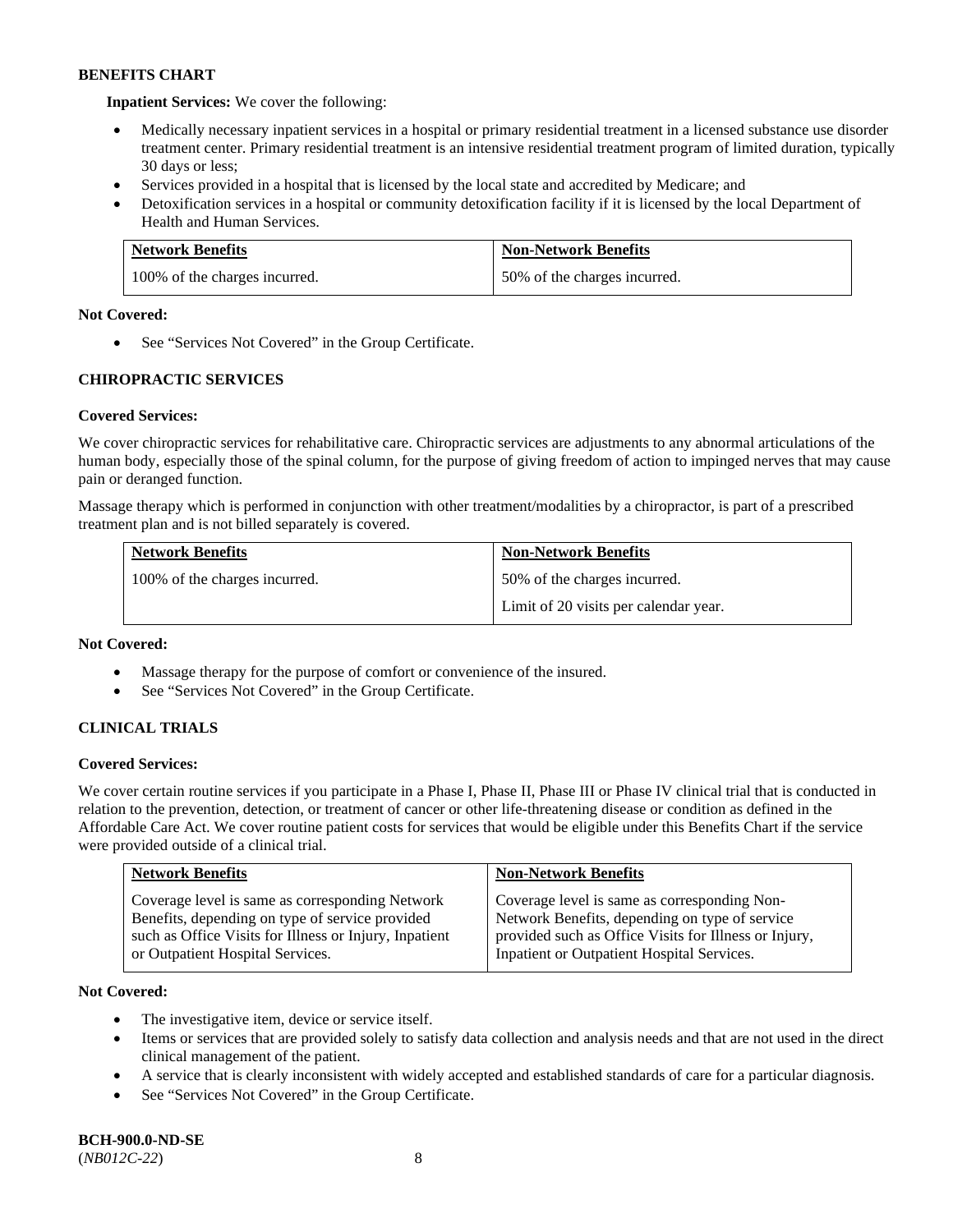# **DENTAL SERVICES**

## **Covered Services:**

We cover services as described below.

**Accidental dental services:** We cover dentally necessary services to treat and restore damage done to sound, natural, unrestored teeth as a result of an accidental injury. Coverage is for damage caused by external trauma to face and mouth only, not for cracked or broken teeth which result from biting or chewing. We cover restorations, root canals, crowns and replacement of teeth lost that are directly related to the accident in which the insured was involved. We cover initial exams, x-rays, and palliative treatment including extractions, and other oral surgical procedures directly related to the accident. Subsequent treatment must be initiated within the specified time-frame and must be directly related to the accident. We do not cover restoration and replacement of teeth that are not "sound and natural" at the time of the accident.

Full mouth rehabilitation to correct occlusion (bite) and malocclusion (misaligned teeth not due to the accident) are not covered.

When an implant-supported dental prosthetic treatment is pursued, the accidental dental benefit will be applied to the prosthetic procedure. Benefits are limited to the amount that would be paid toward the placement of a removable dental prosthetic appliance that could be used in the absence of implant treatment. Care must be provided or pre-authorized by a HealthPartners dentist.

| <b>Network Benefits</b>       | <b>Non-Network Benefits</b>  |
|-------------------------------|------------------------------|
| 100% of the charges incurred. | 50% of the charges incurred. |

For all accidental dental services, treatment and/or restoration must be initiated within six months of the date of the injury. Coverage is limited to the initial course of treatment and/or initial restoration. Services must be provided within 24 months of the date of injury to be covered.

## **Medical referral dental services**

**Medically necessary outpatient dental services:** We cover medically necessary outpatient dental services. Coverage is limited to dental services required for treatment of an underlying medical condition, e.g., removal of teeth to complete radiation treatment for cancer of the jaw, cysts and lesions.

| <b>Network Benefits</b>       | <b>Non-Network Benefits</b>  |
|-------------------------------|------------------------------|
| 100% of the charges incurred. | 50% of the charges incurred. |

**Medically necessary hospitalization and anesthesia for dental care:** We cover medically necessary hospitalization and anesthesia for dental care. This is limited to charges incurred by an insured who: (1) is a child under age 9; (2) is severely disabled; or (3) has a medical condition, and requires hospitalization or general anesthesia for dental care treatment. The requirement of a hospital setting must be due to an insured's underlying medical condition. Coverage is limited to facility and anesthesia charges. Anesthesia is covered in a hospital or a dental office. Oral surgeon/dentist professional fees are not covered. The following are examples, though not all-inclusive, of medical conditions which may require hospitalization for dental services: severe asthma, severe airway obstruction or hemophilia. Hospitalization required due to the behavior of the insured or due to the extent of the dental procedure is not covered.

| <b>Network Benefits</b>       | <b>Non-Network Benefits</b>  |
|-------------------------------|------------------------------|
| 100% of the charges incurred. | 50% of the charges incurred. |

**Medical complications of dental care:** We cover medical complications of dental care. Treatment must be medically necessary care and related to medical complications of non-covered dental care, including complications of the head, neck, or substructures.

| <b>Network Benefits</b>       | <b>Non-Network Benefits</b>  |
|-------------------------------|------------------------------|
| 100% of the charges incurred. | 50% of the charges incurred. |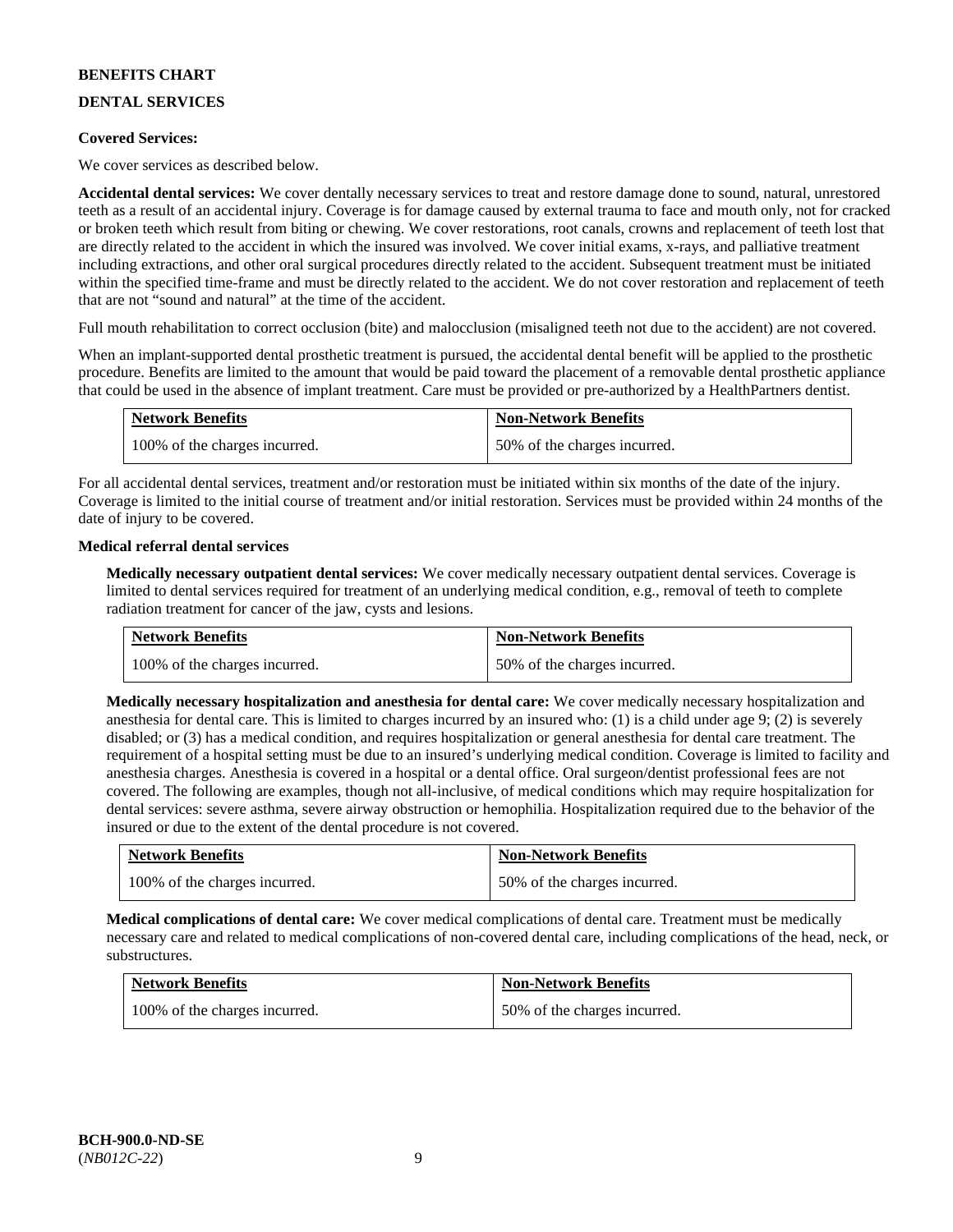**Oral surgery:** We cover oral surgery. Coverage is limited to treatment of medical conditions requiring oral surgery, such as treatment of oral neoplasm, non-dental cysts, fracture of the jaws, trauma of the mouth and jaws, and any other oral surgery procedures provided as medically necessary dental services.

| <b>Network Benefits</b>       | <b>Non-Network Benefits</b>  |
|-------------------------------|------------------------------|
| 100% of the charges incurred. | 50% of the charges incurred. |

**Treatment of cleft lip and cleft palate of a dependent child:** We cover treatment of cleft lip and cleft palate of a dependent child, to the limiting age in the definition of an "Eligible Dependent", including orthodontic treatment and oral surgery directly related to the cleft. Benefits for individuals age 26 up to the limiting age for coverage of the dependent are limited to inpatient or outpatient expenses arising from medical and dental treatment that was scheduled or initiated prior to the dependent turning age 19. Dental services which are not required for the treatment of cleft lip or cleft palate are not covered. If a dependent child covered under the Certificate is also covered under a dental plan which includes orthodontic services, that dental plan shall be considered primary for the necessary orthodontic services. Oral appliances are subject to the same copayment, conditions and limitations as durable medical equipment.

| <b>Network Benefits</b>       | <b>Non-Network Benefits</b>  |
|-------------------------------|------------------------------|
| 100% of the charges incurred. | 50% of the charges incurred. |

**Treatment of temporomandibular disorder (TMD) and craniomandibular disorder (CMD):** We cover surgical and nonsurgical treatment of temporomandibular disorder (TMD) and craniomandibular disorder (CMD), which is medically necessary care. Dental services which are not required to directly treat TMD or CMD are not covered.

| <b>Network Benefits</b>       | <b>Non-Network Benefits</b>  |
|-------------------------------|------------------------------|
| 100% of the charges incurred. | 50% of the charges incurred. |

**Not Covered:** 

- Dental treatment, procedures or services not listed in this Benefits Chart.
- Accident related dental services if treatment is (1) provided to teeth which are not sound and natural, (2) to teeth which have been restored, (3) initiated beyond six months from the date of the injury, (4) received beyond the initial treatment or restoration or (5) received beyond 24 months from the date of injury.
- Oral surgery to remove wisdom teeth, except as stated in the Pediatric Dental Amendment.
- Orthognathic treatment or procedures and all related services.
- See "Services Not Covered" in the Group Certificate.

# **DIABETES AND HYPERTENSION DISEASE MANAGEMENT PROGRAM**

## **Covered Services:**

If you meet criteria for coverage, you may qualify for the Diabetes and/or Hypertension Disease Management Program.

The program covers group health coaching which focuses on weight loss, exercise, behavior modification and health education through Omada Health.

| <b>Network Benefits</b>                                     | <b>Non-Network Benefits</b> |
|-------------------------------------------------------------|-----------------------------|
| 100% of the charges incurred.<br>Deductible does not apply. | Not applicable.             |

## **Not Covered:**

See "Services Not Covered" in the Group Certificate.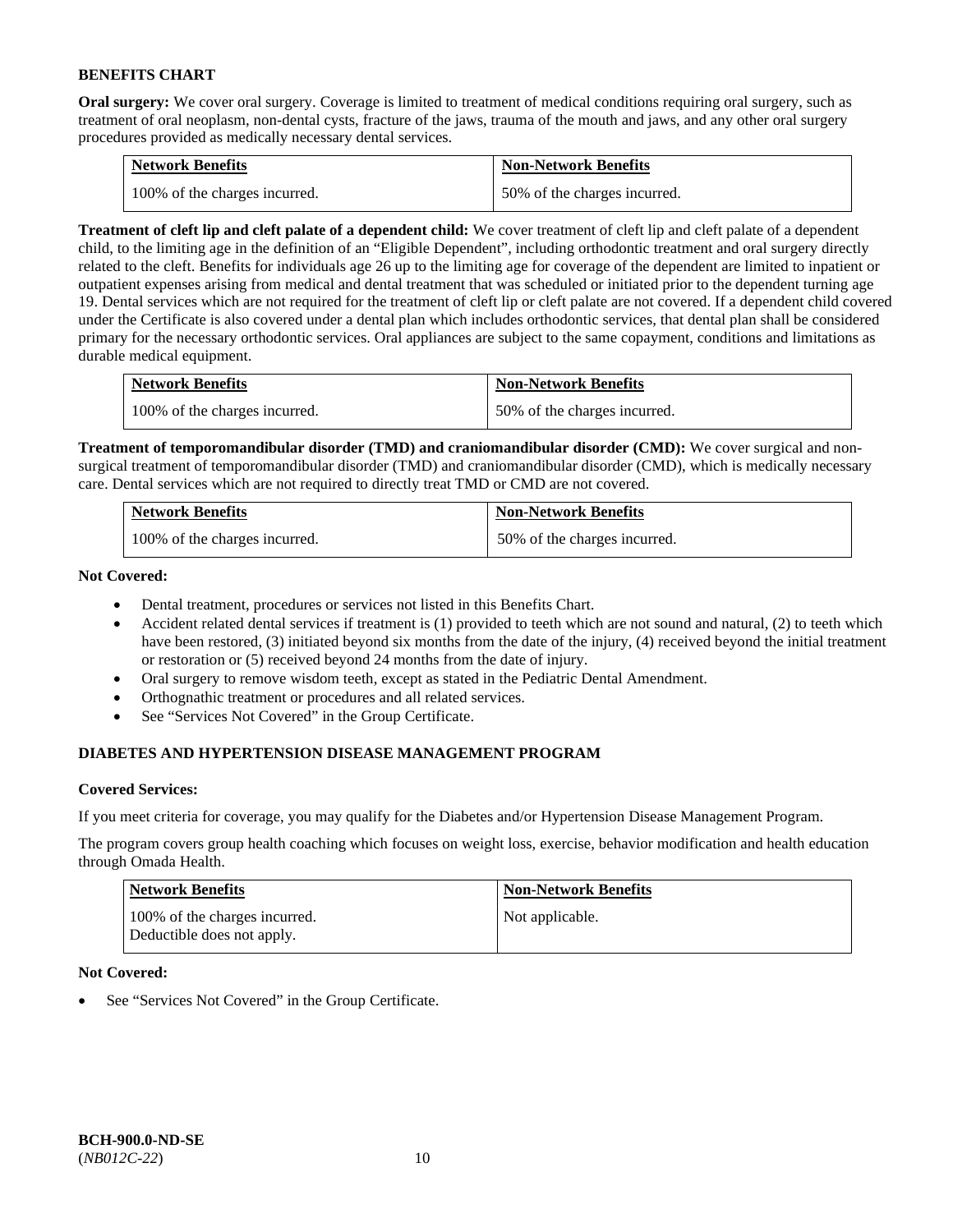# **DIABETIC EQUIPMENT AND SUPPLIES**

## **Covered Services:**

We cover physician prescribed medically appropriate and necessary drugs and supplies used in the management and treatment of diabetes for insureds with gestational, Type I or Type II diabetes including durable diabetic equipment and disposable supplies, as described below.

Certain items are only covered if your condition meets our coverage criteria and obtained through an authorized vendor. For more information on what we cover and any prior authorization requirements, call Member Services or log on to your "*my*HealthPartners" account at [healthpartners.com.](http://www.healthpartners.com/)

Insulin and medications for diabetes are covered as outpatient drugs under the "Prescription Drug Services" section.

**Pumps and pump supplies.** These include diabetic insulin pumps, diabetic infusion pumps and infusion pump supplies such as infusion sets, tubing, connectors and syringe reservoirs.

| <b>Network Benefits</b>                                | <b>Non-Network Benefits</b>  |
|--------------------------------------------------------|------------------------------|
| Pumps received at a pharmacy:                          | 50% of the charges incurred. |
| 100% of the charges incurred.                          |                              |
| Pumps received from a non-pharmacy approved<br>vendor: |                              |
| 100% of the charges incurred.                          |                              |

## **All other durable equipment and diabetic supplies**

Durable Diabetic Equipment and Supplies. These include continuous glucose monitoring system (CGMS), transmitter, sensors and receivers, diabetic blood glucose monitors and control/calibrating solutions (for checking accuracy or testing equipment and test strips).

Disposable Diabetic Supplies. These are one-time use supplies, including syringes, lancets, lancet devices, blood and urine ketone test strips, and needles.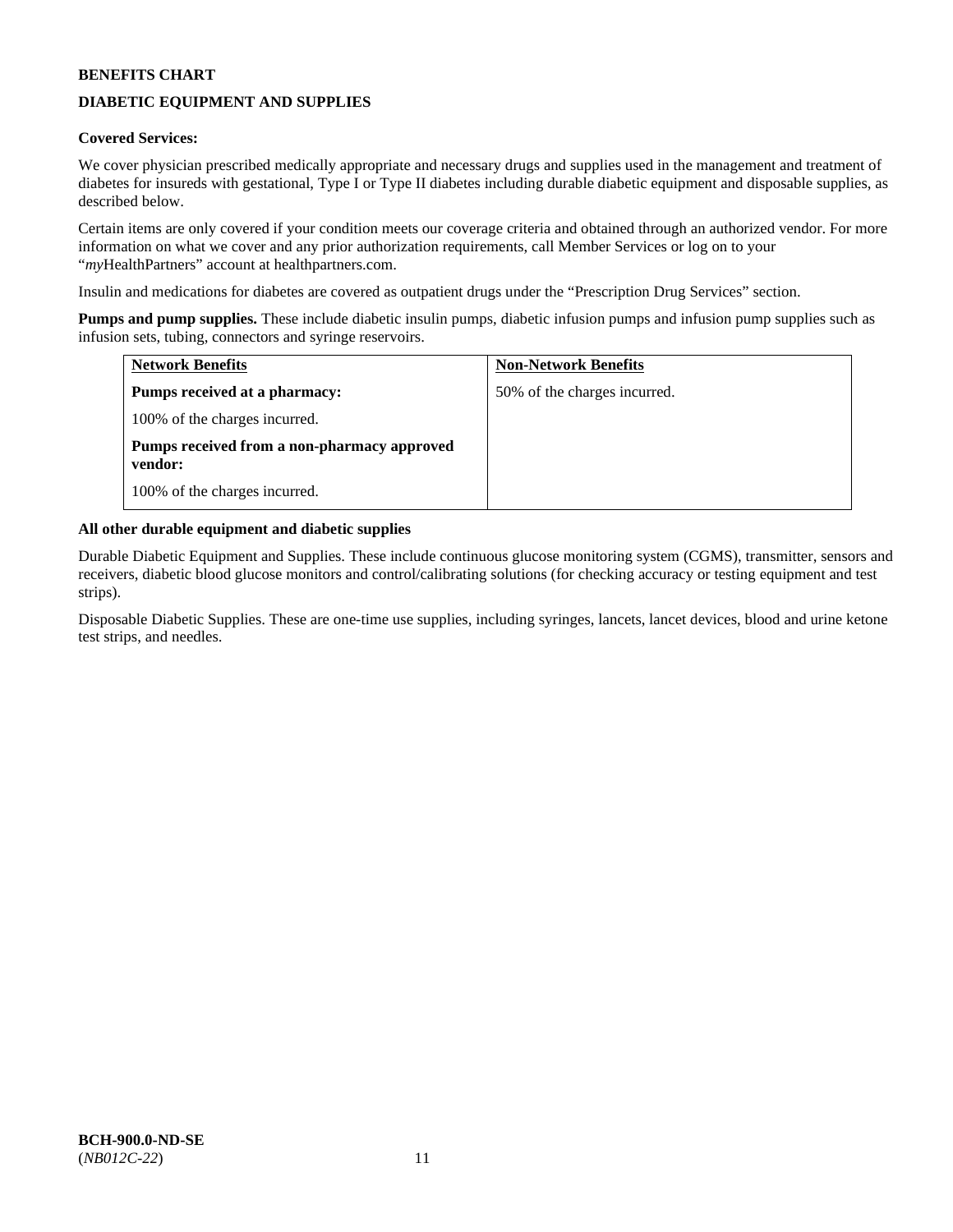Certain diabetic supplies and equipment must be purchased at a pharmacy.

| <b>Network Benefits</b>                                                                                                                                                                          | <b>Non-Network Benefits</b>  |
|--------------------------------------------------------------------------------------------------------------------------------------------------------------------------------------------------|------------------------------|
| If received through a pharmacy:                                                                                                                                                                  | 50% of the charges incurred. |
| Diabetic supplies on the Preventive Drug List:                                                                                                                                                   |                              |
| Generic formulary drugs from the Preventive Drug<br>List are covered at 100% of the charges incurred.<br>Deductible does not apply.                                                              |                              |
| Brand name formulary drugs from the Preventive<br>Drug List are covered at 100% of the charges<br>incurred, subject to your copayment of \$60 per<br>prescription.<br>Deductible does not apply. |                              |
| All other diabetic supplies purchased at a<br>pharmacy:                                                                                                                                          |                              |
| 100% of the charges incurred.<br>Deductible applies.                                                                                                                                             |                              |
| Non-formulary drugs are covered at 80% of the<br>charges incurred.<br>Deductible applies.                                                                                                        |                              |
| If received through a non-pharmacy provider:                                                                                                                                                     |                              |
| 100% of the charges incurred if purchased from an<br>approved vendor.                                                                                                                            |                              |

#### **Limitations:**

- No more than a 93-day supply of diabetic supplies is covered and dispensed at a time.
- We require that certain diabetic supplies and equipment be purchased at a pharmacy.
- Diabetic supplies and equipment are limited to certain models and brands.
- Durable medical equipment and supplies must be obtained from or repaired by approved vendors.
- Covered services and supplies are based on established medical policies which are subject to periodic review and modification by the medical directors. Our coverage policy for diabetic supplies includes information on our required models and brands. These medical policies (medical coverage criteria) are available by calling Member Services, or logging on to your "myHealthPartners" account a[t healthpartners.com.](http://www.healthpartners.com/)

## **Not Covered:**

- Replacement or repair of any covered items, if the items are (i) damaged or destroyed by misuse, abuse or carelessness, (ii)
- lost; or (iii) stolen.
- Duplicate or similar items.
- Labor and related charges for repair of any covered items which are more than the cost of replacement by an approved
- vendor.
- Batteries for monitors and equipment.
- Sales tax, mailing, delivery charges, service call charges.
- See "Services Not Covered" in the Group Certificate.

# **DIAGNOSTIC IMAGING SERVICES**

## **Covered Services:**

We cover diagnostic imaging, when ordered by a provider and provided in a clinic or outpatient hospital facility (to see the benefit level for inpatient hospital or skilled nursing facility services, see benefits under "Inpatient Hospital and Skilled Nursing Facility Services").

**BCH-900.0-ND-SE** (*NB012C-22*) 12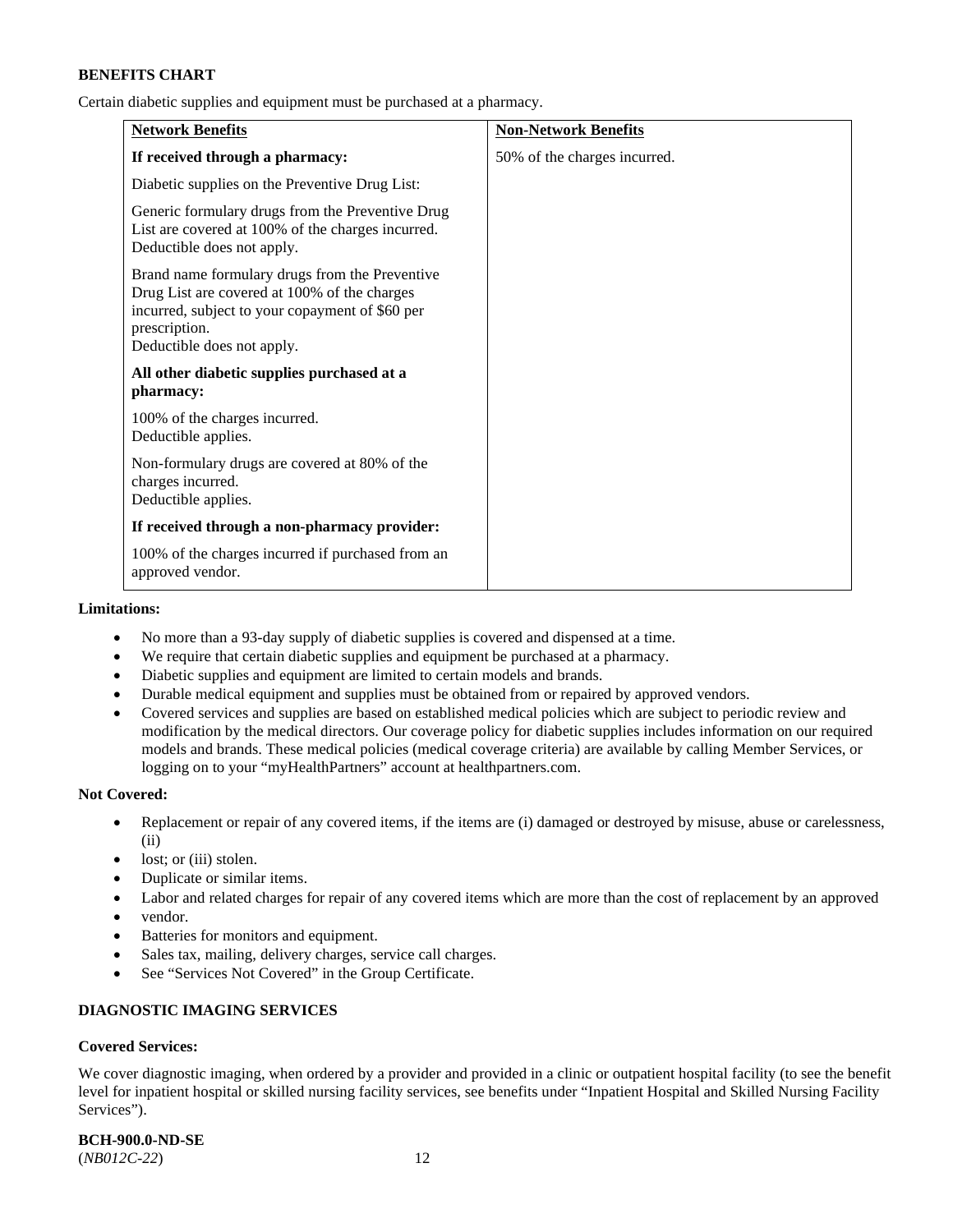## **Outpatient magnetic resonance imaging (MRI) and computed tomography (CT)**

| <b>Network Benefits</b>       | <b>Non-Network Benefits</b>  |
|-------------------------------|------------------------------|
| 100% of the charges incurred. | 50% of the charges incurred. |

## **All other outpatient diagnostic imaging services**

#### **Services for illness or injury**

| <b>Network Benefits</b>       | <b>Non-Network Benefits</b>  |
|-------------------------------|------------------------------|
| 100% of the charges incurred. | 50% of the charges incurred. |

#### **Preventive services (MRI/CT procedures are not considered preventive)**

Diagnostic imaging services associated with preventive services are covered at the benefit level shown in the "Preventive Services" section of this Benefits Chart.

## **Not Covered:**

See "Services Not Covered" in the Group Certificate.

# **DURABLE MEDICAL EQUIPMENT, PROSTHETICS, ORTHOTICS AND SUPPLIES**

## **Covered Services:**

We cover equipment, supplies and services, as described below. Certain items are only covered if your condition meets our coverage criteria. For more information on what we cover and any prior authorization requirements, call Member Services or log on to your "*my*HealthPartners" account at [healthpartners.com.](http://www.healthpartners.com/)

- Durable medical equipment, such as wheelchairs, ventilators, oxygen, oxygen equipment, continuous positive airway pressure (CPAP) devices, hospital beds, and related services.
- Prosthetics, including breast prostheses, artificial limbs and artificial eyes, and related supplies.
- Orthotics.
- Medical supplies, including splints, surgical stockings, casts and dressings.
- Enteral feedings.
- Special dietary treatment for Phenylketonuria (PKU) and oral amino acid based elemental formula if it meets our medical coverage criteria.

Diabetic equipment and supplies are covered under the "Diabetic Equipment and Supplies" section.

## **Special dietary treatment for Phenylketonuria (PKU) if it meets our medical coverage criteria**

| <b>Network Benefits</b>       | <b>Non-Network Benefits</b>  |
|-------------------------------|------------------------------|
| 100% of the charges incurred. | 50% of the charges incurred. |

**Oral amino acid based elemental formula if it meets our medical coverage criteria** 

| <b>Network Benefits</b>       | <b>Non-Network Benefits</b>  |
|-------------------------------|------------------------------|
| 100% of the charges incurred. | 50% of the charges incurred. |

#### **All other durable medical equipment, prosthetics, orthotics and supplies**

| <b>Network Benefits</b>       | <b>Non-Network Benefits</b>  |
|-------------------------------|------------------------------|
| 100% of the charges incurred. | 50% of the charges incurred. |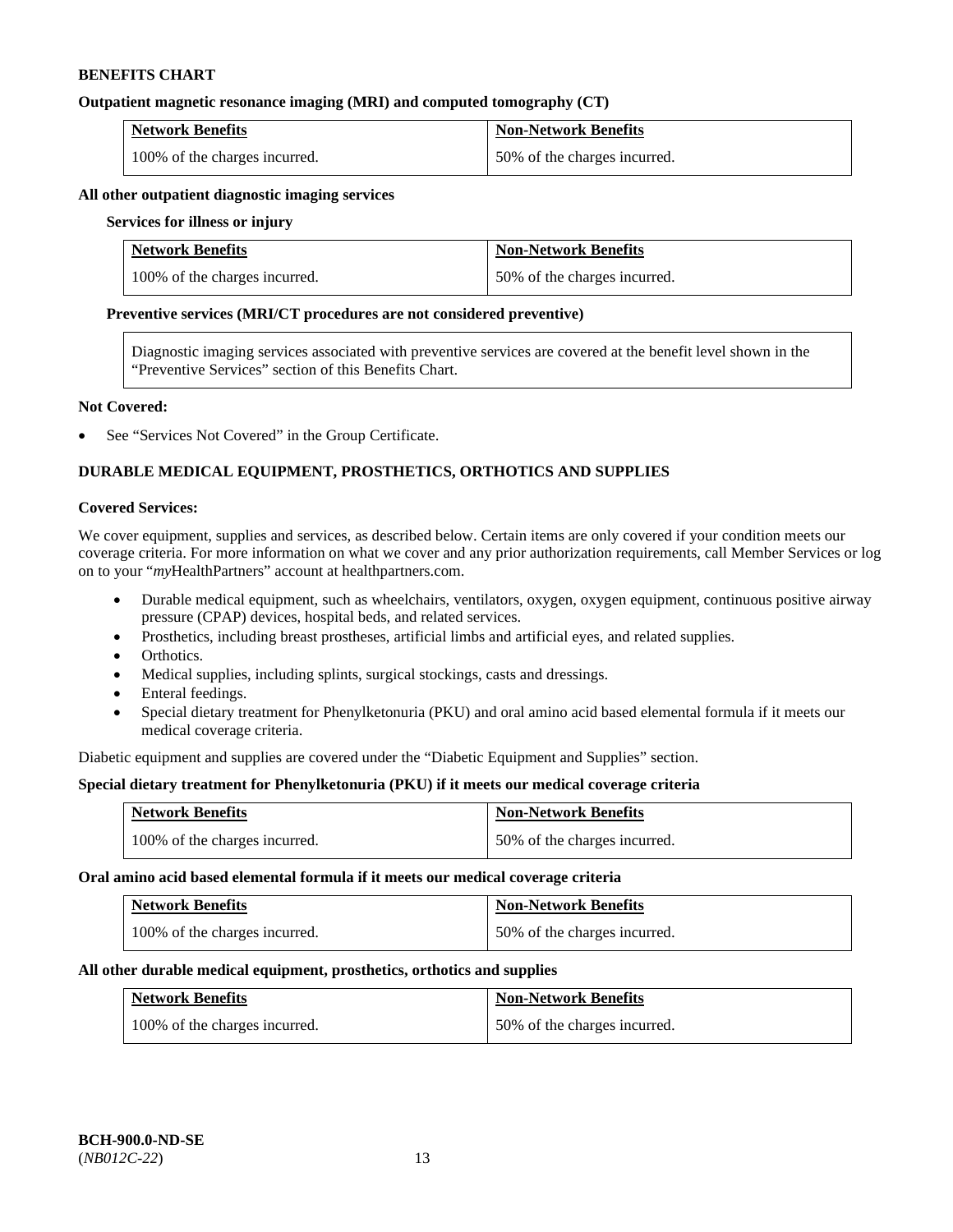# **Limitations:**

Coverage of durable medical equipment is limited by the following:

- Payment will not exceed the cost of an alternate piece of equipment or service that is effective and medically necessary.
- For prosthetic benefits, other than hair prostheses (i.e., wigs) for hair loss resulting from alopecia areata and oral appliances for cleft lip and cleft palate, payment will not exceed the cost of an alternate piece of equipment or service that is effective, medically necessary and enables insureds to conduct standard activities of daily living.
- We reserve the right to determine if an item will be approved for rental vs. purchase.
- Durable medical equipment and supplies must be obtained from or repaired by approved vendors.
- Covered services and supplies are based on established medical policies which are subject to periodic review and modification by the medical or dental directors. Our coverage policy for diabetic supplies includes information on our required models and brands. These medical policies (medical coverage criteria) are available by calling Member Services, or logging on to your "*my*HealthPartners" account at [healthpartners.com.](http://www.healthpartners.com/)

# **Not Covered:**

Items which are not eligible for coverage include, but are not limited to:

- Replacement or repair of any covered items, if the items are (i) damaged or destroyed by misuse, abuse or carelessness, (ii) lost; or (iii) stolen.
- Duplicate or similar items.
- Labor and related charges for repair of any covered items which are more than the cost of replacement by an approved vendor.
- Sales tax, mailing, delivery charges, service call charges.
- Items which are primarily educational in nature or for hygiene, vocation, comfort, convenience or recreation.
- Communication aids or devices: equipment to create, replace or augment communication abilities including, but not limited to, speech processors, receivers, communication boards, or computer or electronic assisted communication.
- Hearing aids (implantable and external, including osseointegrated or bone anchored) and their fitting, except as specifically described in this Benefits Chart. This exclusion does not apply to cochlear implants.
- Eyeglasses, contact lenses and their fitting, measurement and adjustment, except as specifically described in this Benefits Chart.
- Hair prostheses (wigs).
- Household equipment which primarily has customary uses other than medical, such as, but not limited to, exercise cycles, air purifiers, central or unit air conditioners, water purifiers, non-allergenic pillows, mattresses or waterbeds.
- Household fixtures including, but not limited to, escalators or elevators, ramps, swimming pools and saunas.
- Modifications to the structure of the home including, but not limited to, its wiring, plumbing or charges for installation of equipment.
- Vehicle, car or van modifications including, but not limited to, hand brakes, hydraulic lifts and car carrier.
- Rental equipment while owned equipment is being repaired by non-contracted vendors, beyond one month rental of medically necessary equipment.
- Other equipment and supplies, including but not limited to assistive devices, that we determine are not eligible for coverage.
- See "Services Not Covered" in the Group Certificate.

# **EMERGENCY AND URGENTLY NEEDED CARE SERVICES**

## **Covered Services:**

We cover services for emergency care and urgently needed care if the services are otherwise eligible for coverage under this Benefits Chart.

**Urgently needed care.** These are services to treat an unforeseen illness or injury, which are required in order to prevent a serious deterioration in your health, and which cannot be delayed until the next available clinic or office hours.

## **Urgently needed care at clinics**

| <b>Network Benefits</b>       | <b>Non-Network Benefits</b> |
|-------------------------------|-----------------------------|
| 100% of the charges incurred. | See Network Benefits.       |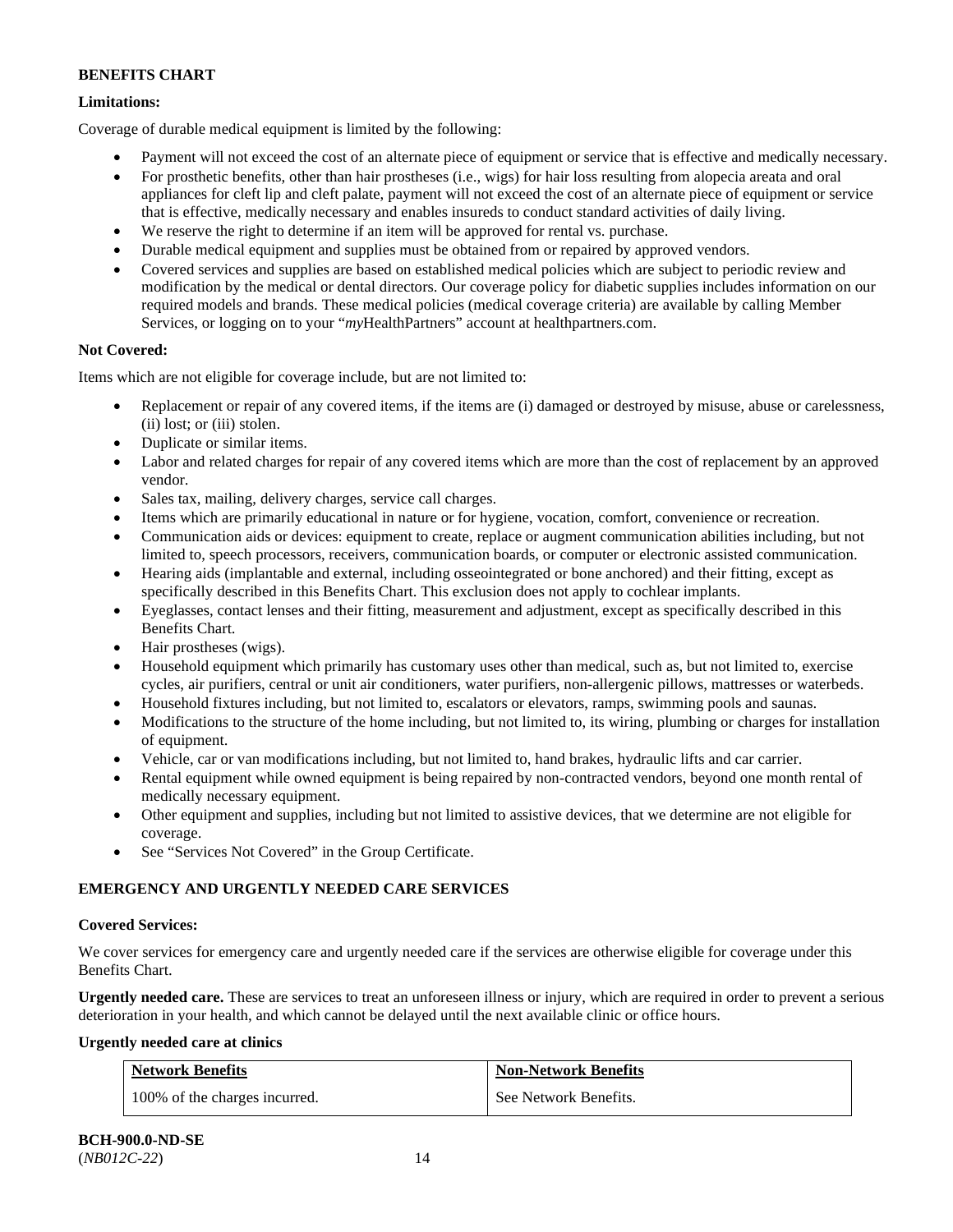**Emergency Care.** These are services to treat: (1) the sudden, unexpected onset of illness or injury which, if left untreated or unattended until the next available clinic or office hours, would result in hospitalization, or (2) a condition requiring professional health services immediately necessary to preserve life or stabilize health. Emergency care includes emergency services as defined in Division BB, Title I, Section 102 of the Consolidated Appropriations Act of 2021. Emergency care also includes an immediate response service available on a 24-hour, seven-day-a-week basis for each child, or person, having a psychiatric crisis, a mental health crisis, or a mental health emergency.

When reviewing claims for coverage of emergency services, our medical director will take into consideration (1) a reasonable layperson's belief that the circumstances required immediate medical care that could not wait until the next working day or next available clinic appointment; (2) the time of day and day of the week the care was provided; (3) the presenting symptoms including but not limited to severe pain, to ensure that the decision to reimburse the emergency care is not made solely on the basis of the actual diagnosis.

## **Emergency care in a hospital emergency room, including professional services of a physician**

| <b>Network Benefits</b>       | <b>Non-Network Benefits</b> |
|-------------------------------|-----------------------------|
| 100% of the charges incurred. | See Network Benefits.       |

**Inpatient emergency care in a hospital including post-stabilization services as required under the federal No Surprises Act and its implementing regulations**

| <b>Network Benefits</b>       | <b>Non-Network Benefits</b> |
|-------------------------------|-----------------------------|
| 100% of the charges incurred. | See Network Benefits.       |

## **Not Covered:**

• See "Services Not Covered" in the Group Certificate.

## **GENE THERAPY**

## **Covered Services:**

We cover gene therapy treatment that meets our current medical coverage criteria.

| <b>Network Benefits</b>                                                                                                                                                                          | <b>Non-Network Benefits</b> |
|--------------------------------------------------------------------------------------------------------------------------------------------------------------------------------------------------|-----------------------------|
| Coverage level is same as corresponding Network<br>Benefits, depending on type of service provided<br>such as Office Visits for Illness or Injury, Inpatient<br>or Outpatient Hospital Services. | No coverage.                |

## **Limitations:**

- Gene therapy must be provided by a designated provider.
- Specific types of gene therapy are limited to therapies and conditions specified in our medical coverage criteria.

#### **Not Covered:**

• See "Services Not Covered" in the Group Certificate.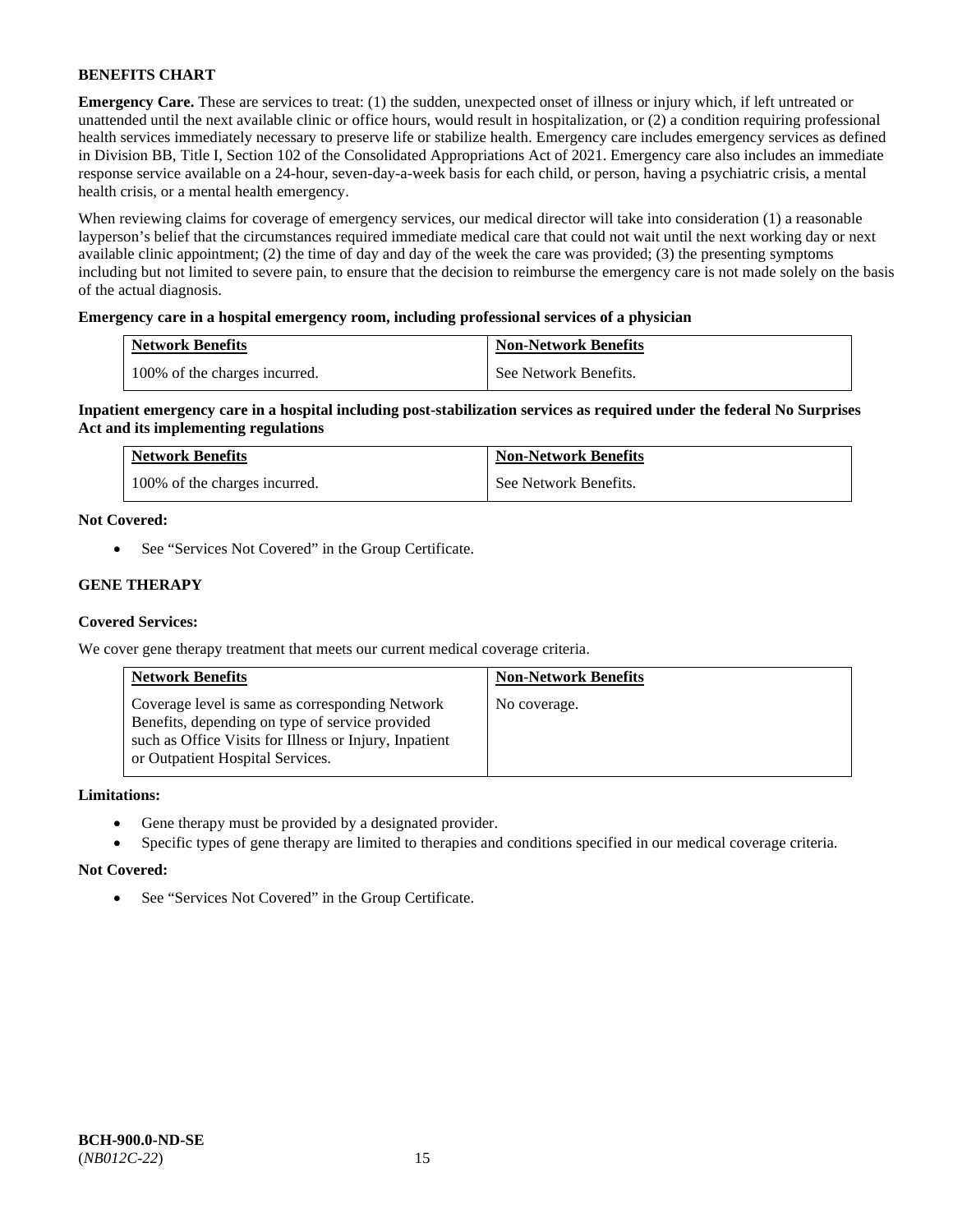## **HEALTH EDUCATION**

## **Covered Services:**

We cover education for preventive services and education for the management of chronic health problems (such as diabetes). Coverage includes medical nutrition therapy, that is provided by a certified, registered, or licensed health care professional working in a program consistent with the national standards of diabetes self-management education as established by the American Diabetes Association.

| <b>Network Benefits</b>                                     | <b>Non-Network Benefits</b>  |
|-------------------------------------------------------------|------------------------------|
| 100% of the charges incurred.<br>Deductible does not apply. | 50% of the charges incurred. |

## **Not Covered:**

• See "Services Not Covered" in the Group Certificate.

## **HOME HEALTH SERVICES**

## **Covered Services:**

We cover skilled nursing services, physical therapy, occupational therapy, speech therapy, respiratory therapy and other therapeutic services, non-routine prenatal and postnatal services, routine postnatal well child visits (as described in the Medical Coverage Criteria), phototherapy services for newborns, home health aide services and other eligible home health services when provided in your home, if you are homebound (i.e., unable to leave home without considerable effort due to a medical condition. Lack of transportation does not constitute homebound status). For phototherapy services for newborns and high risk prenatal services, supplies and equipment are included.

We cover total parenteral nutrition/intravenous ("TPN/IV") therapy, equipment, supplies and drugs in connection with IV therapy. IV line care kits are covered under Durable Medical Equipment.

You do not need to be homebound to receive total parenteral nutrition/intravenous ("TPN/IV") therapy.

We cover palliative care benefits. Palliative care includes symptom management, education and establishing goals of care. We waive the requirement that you be homebound for a limited number of home visits for palliative care (as shown in this Benefits Chart), if you have a life-threatening, non-curable condition which has a prognosis of survival of two years or less. Additional palliative care visits are eligible under the home health services benefit if you are homebound and meet all other requirements defined in this section.

Home health services are eligible and covered only when:

- medically necessary; and
- provided as rehabilitative care, terminal care or maternity care; and
- ordered by a physician, and included in the written home care plan.

#### **Physical therapy, occupational therapy, speech therapy, respiratory therapy, home health aide services and palliative care**

| <b>Network Benefits</b>       | <b>Non-Network Benefits</b>  |
|-------------------------------|------------------------------|
| 100% of the charges incurred. | 50% of the charges incurred. |

## **TPN/IV therapy, skilled nursing services, non-routine prenatal/postnatal services and phototherapy**

| <b>Network Benefits</b>       | <b>Non-Network Benefits</b>  |
|-------------------------------|------------------------------|
| 100% of the charges incurred. | 50% of the charges incurred. |

Each 24-hour visit (or shifts of up to 24-hour visits) equals one visit and counts toward the Maximum visits for all other services shown below. Any visit that lasts less than 24 hours, regardless of the length of the visit, will count as one visit toward the Maximum visits for all other services shown below. All visits must be medically necessary and benefit eligible.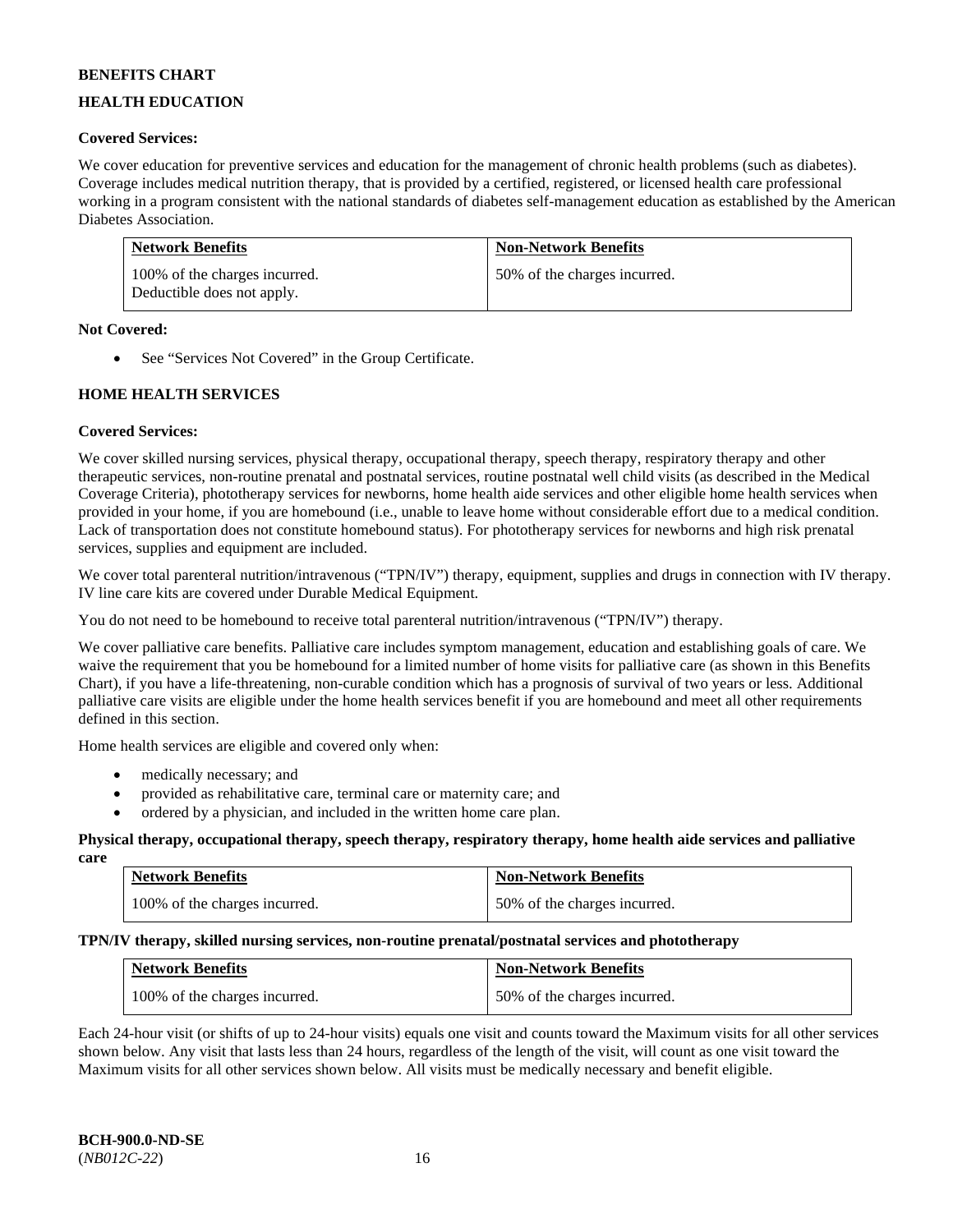#### **Routine postnatal well child visits**

| <b>Network Benefits</b>                                     | <b>Non-Network Benefits</b>  |
|-------------------------------------------------------------|------------------------------|
| 100% of the charges incurred.<br>Deductible does not apply. | 50% of the charges incurred. |

#### **Maximum visits for palliative care**

If you are eligible to receive palliative care in the home and you are not homebound, there is a maximum of 12 visits per calendar year.

#### **Maximum visits for all other services**

All other home health services are limited to 40 visits per calendar year. The routine postnatal well child visit does not count toward the visit limit.

#### **Limitations:**

- Home health services are not provided as a substitute for a primary caregiver in the home or as relief (respite) for a primary caregiver in the home. We will not reimburse family members or residents in your home for the above services.
- A service shall not be considered a skilled nursing service merely because it is performed by, or under the direct supervision of, a licensed nurse. Where a service (such as tracheotomy suctioning or ventilator monitoring) or like services, can be safely and effectively performed by a non-medical person (or self-administered), without the direct supervision of a licensed nurse, the service shall not be regarded as a skilled nursing service, whether or not a skilled nurse actually provides the service. The unavailability of a competent person to provide a non-skilled service shall not make it a skilled service when a skilled nurse provides it. Only the skilled nursing component of so-called "blended" services (i.e. services which include skilled and non-skilled components) are covered under this Benefits Chart.

#### **Not Covered:**

- Financial or legal counseling services.
- Housekeeping or meal services in your home.
- Private duty nursing services.
- Vocational rehabilitation and recreational or educational therapy. Recreation therapy is therapy provided solely for the purpose of recreation, including but not limited to: (a) requests for physical therapy or occupational therapy to improve athletic ability, and (b) braces or guards to prevent sports injuries.
- See "Services Not Covered" in the Group Certificate.

## **HOME HOSPICE SERVICES**

#### **Applicable Definitions:**

**Part-time.** This is up to two hours of service per day, more than two hours is considered continuous care.

**Continuous Care.** This is from two to twelve hours of service per day provided by a registered nurse, licensed practical nurse, or home health aide, during a period of crisis in order to maintain a terminally ill patient at home.

**Appropriate Facility.** This is a nursing home, hospice residence, or other inpatient facility.

**Custodial Care Related to Hospice Services.** This means providing assistance in the activities of daily living and the care needed by a terminally ill patient which can be provided by primary caregiver (i.e., family member or friend) who is responsible for the patient's home care.

#### **Covered Services:**

Home Hospice Program. We cover the services described below if you are terminally ill and accepted as a home hospice program participant. You must meet the eligibility requirements of the program, and elect to receive services through the home hospice program. The services will be provided in your home, with inpatient care available when medically necessary as described below. If you elect to receive hospice services, you do so in lieu of curative treatment for your terminal illness for the period you are enrolled in the home hospice program.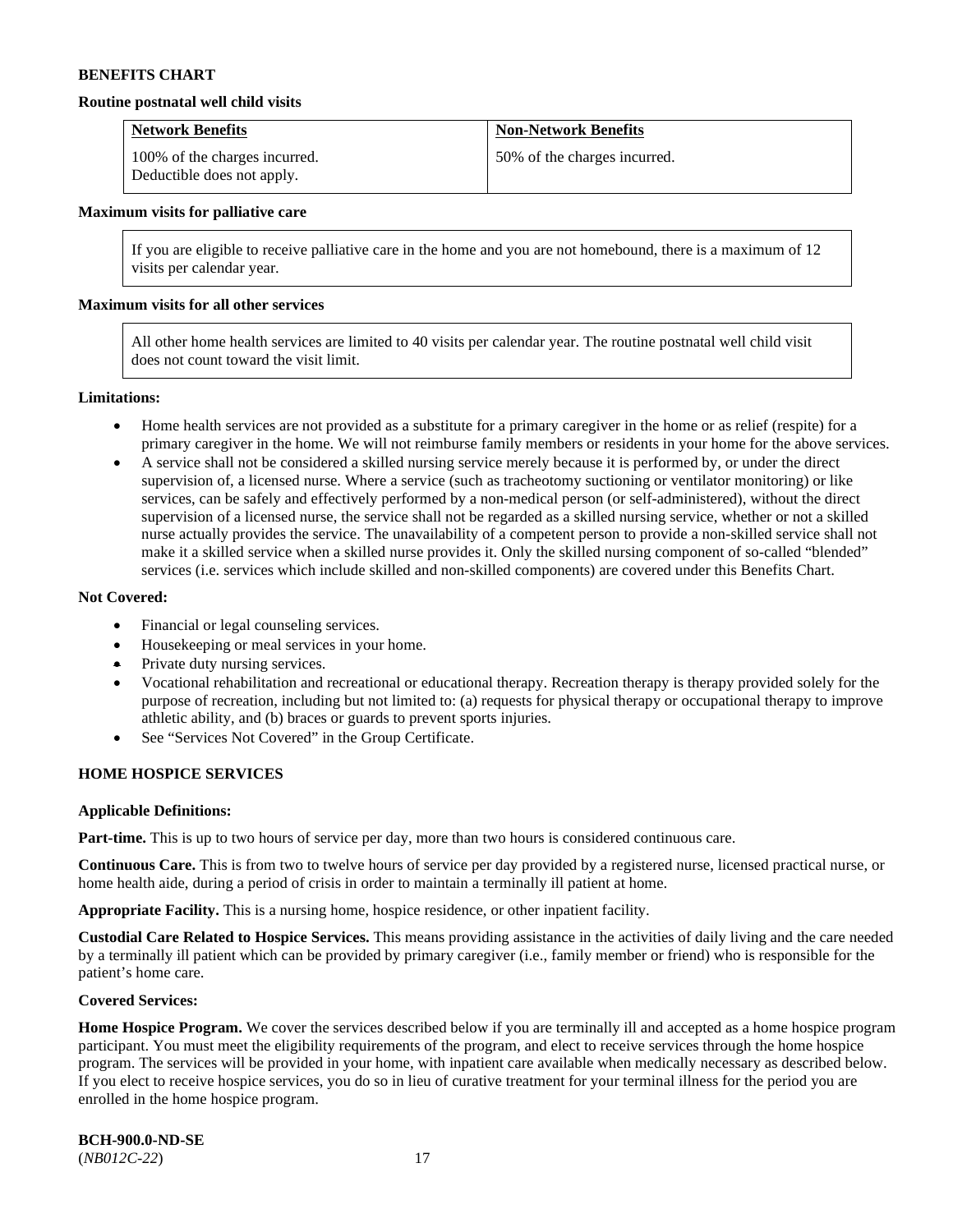**Eligibility:** In order to be eligible to be enrolled in the home hospice program, you must: (1) be a terminally ill patient (prognosis of six months or less); (2) have chosen a palliative treatment focus (i.e., emphasizing comfort and supportive services rather than treatment attempting to cure the disease or condition); and (3) continue to meet the terminally ill prognosis as reviewed by our medical director or his or her designee over the course of care. You may withdraw from the home hospice program at any time.

**Eligible Services:** Hospice services include the following services provided in accordance with an approved hospice treatment plan.

- Home Health Services:
	- o Part-time care provided in your home by an interdisciplinary hospice team (which may include a physician, nurse, social worker, and spiritual counselor) and medically necessary home health services are covered.
	- o One or more periods of continuous care in your home or in a setting which provides day care for pain or symptom management, when medically necessary, will be covered.
- Inpatient Services: We cover medically necessary inpatient services.
- Other Services:
	- Respite care is covered for care in your home or in an appropriate facility, to give your primary caregivers (i.e., family members or friends) rest and/or relief when necessary in order to maintain a terminally ill patient at home.
	- o Medically necessary medications for pain and symptom management.
	- Semi-electric hospital beds and other durable medical equipment are covered.
	- o Emergency and non-emergency care is covered.

| <b>Network Benefits</b>       | <b>Non-Network Benefits</b>  |
|-------------------------------|------------------------------|
| 100% of the charges incurred. | 50% of the charges incurred. |

Respite care is limited to five days per episode and respite care and continuous care combined are limited to 30 days.

## **Not Covered:**

- Financial or legal counseling services.
- Housekeeping or meal services in your home.
- Custodial or maintenance care related to hospice services, whether provided in the home or in a nursing home.
- Any service not specifically described as covered services under this home hospice services benefits.
- Any services provided by members of your family or residents in your home.
- See "Services Not Covered" in the Group Certificate.

## **HOSPITAL AND SKILLED NURSING FACILITY SERVICES**

#### **Covered Services:**

We cover services as described below.

#### **Medical or surgical hospital services**

**Inpatient hospital services:** We cover the following medical or surgical services, for the treatment of acute illness or injury, which require the level of care only provided in an acute care facility. These services must be authorized by a physician.

Inpatient hospital services include: room and board; the use of operating or maternity delivery rooms; intensive care facilities; newborn nursery facilities; general nursing care, anesthesia, laboratory and diagnostic imaging services, reconstructive surgery, radiation therapy, physical therapy, prescription drugs or other medications administered during treatment, blood and blood products (unless replaced), and blood derivatives, and other diagnostic or treatment related hospital services; physician and other professional medical and surgical services provided while in the hospital, including gender confirmation surgery that meets medical coverage criteria.

Services for items for personal convenience, such as television rental, are not covered.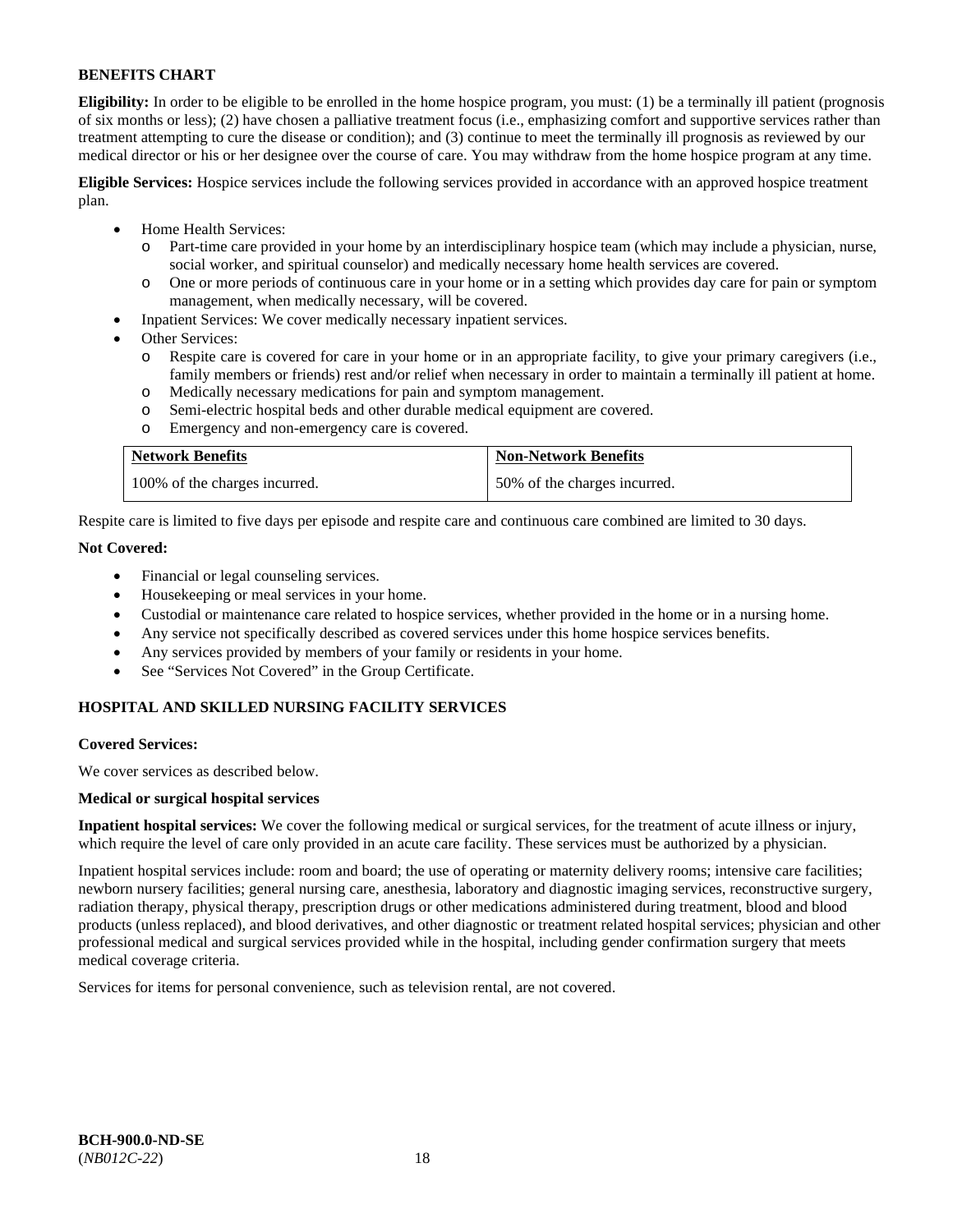Group health plans and health insurance issuers generally may not, under Federal law, restrict benefits for any hospital length of stay in connection with childbirth for the mother of newborn child to less than 48 hours following a vaginal delivery, or less than 96 hours following a caesarean section. However, Federal law generally does not prohibit the mother's or newborn's attending provider, after consulting with the mother, from discharging the mother or her newborn earlier than 48 hours (or 96 hours as applicable). In any case plans and issuers may not, under Federal law, require that a provider obtain authorization from the plan or the insurance issuer for prescribing a length of stay not in excess of 48 hours (or 96 hours).

| <b>Network Benefits</b>       | <b>Non-Network Benefits</b>  |
|-------------------------------|------------------------------|
| 100% of the charges incurred. | 50% of the charges incurred. |

Each insured's admission or confinement, including that of a newborn child, is separate and distinct from the admission or confinement of any other insured.

**Outpatient hospital, ambulatory care or surgical facility services:** We cover the following medical and surgical services, for diagnosis or treatment of illness or injury on an outpatient basis. These services must be authorized by a physician.

Outpatient services include: use of operating rooms, maternity delivery rooms or other outpatient departments, rooms or facilities; and the following outpatient services: general nursing care, anesthesia, laboratory and diagnostic imaging services, reconstructive surgery, radiation therapy, physical therapy, drugs administered during treatment, blood and blood products (unless replaced), and blood derivatives, and other diagnostic or treatment related outpatient services; physician and other professional medical and surgical services provided while an outpatient, including gender confirmation surgery that meets medical coverage criteria.

For Network Benefits, non-emergent, scheduled outpatient Magnetic Resonance Imaging (MRI) and Computed Tomography (CT) must be provided at a designated facility. Your physician or facility will obtain or verify prior authorization for these services, as needed.

| <b>Network Benefits</b>       | <b>Non-Network Benefits</b>  |
|-------------------------------|------------------------------|
| 100% of the charges incurred. | 50% of the charges incurred. |

To see the benefit level for diagnostic imaging services, laboratory services and physical therapy, see the benefits under Diagnostic Imaging Services, Laboratory Services and Physical Therapy in this Benefits Chart.

**Skilled nursing facility care:** We cover room and board, daily skilled nursing and related ancillary services for post-acute treatment and rehabilitative care of illness or injury, that meets medical coverage criteria.

| <b>Network Benefits</b>                      | <b>Non-Network Benefits</b>                  |
|----------------------------------------------|----------------------------------------------|
| 100% of the charges incurred.                | 50% of the charges incurred.                 |
| Limited to 30 day maximum per calendar year. | Limited to 30 day maximum per calendar year. |

Each day of services provided under the Network Benefits and Non-Network Benefits, combined, counts toward the maximums shown above.

## **Not Covered:**

- Services for items for personal convenience, such as television rental, are not covered.
- See "Services Not Covered" in the Group Certificate.

## **INFERTILITY DIAGNOSIS**

## **Covered Services:**

We cover the diagnosis of infertility. These services include diagnostic procedures and tests provided in connection with an infertility evaluation, office visits and consultations to diagnose infertility.

| <b>Network Benefits</b>       | <b>Non-Network Benefits</b>  |
|-------------------------------|------------------------------|
| 100% of the charges incurred. | 50% of the charges incurred. |

Coverage is limited to office visits and consultations to diagnose infertility. Treatment is not covered.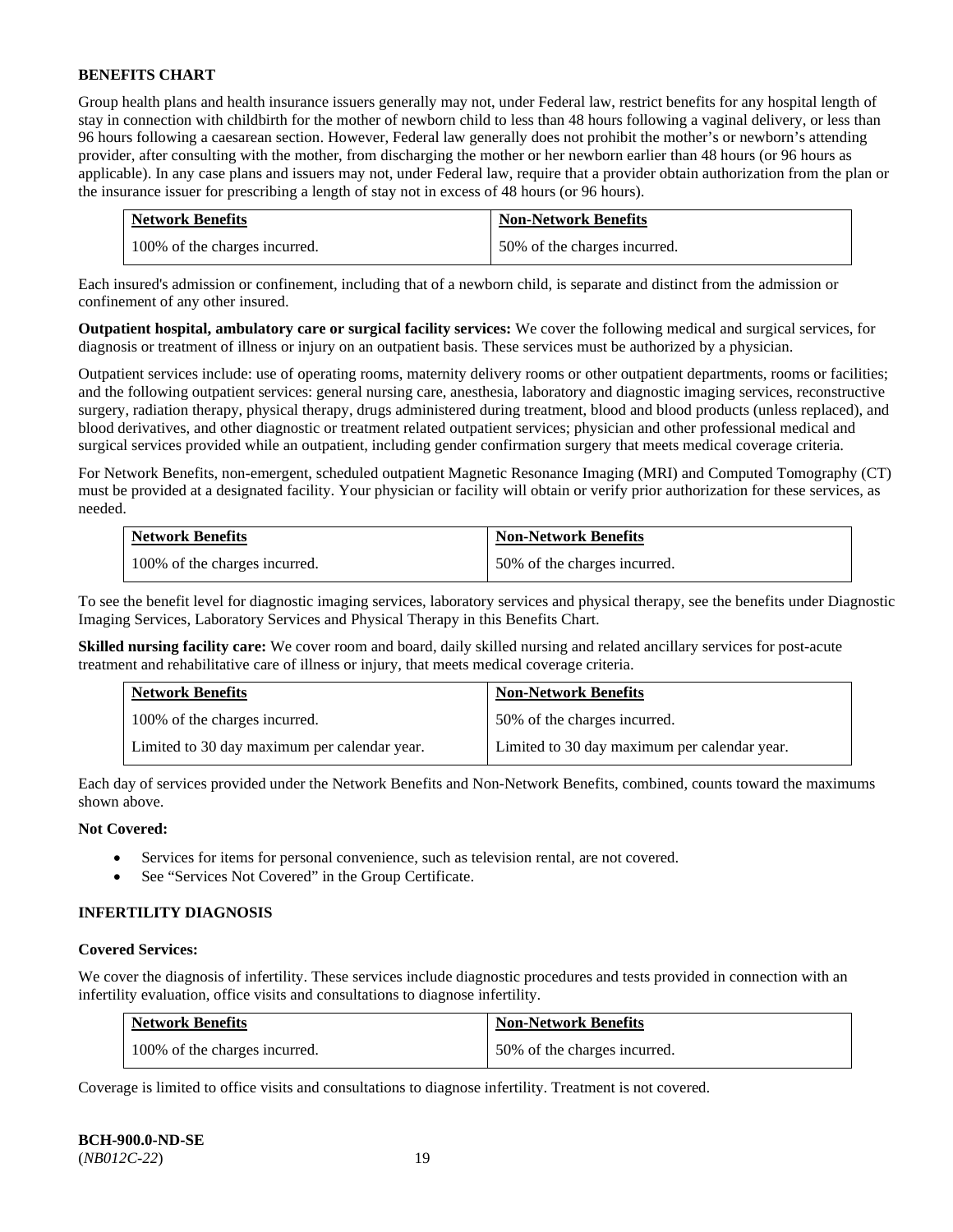## **Not Covered:**

- Infertility/fertility treatment, including but not limited to, office visits, laboratory services, diagnostic imaging services and fertility drugs, reversal of sterilization, and sperm, ova or embryo acquisition, retrieval or storage; however, we do cover office visits and consultations to diagnose infertility.
- Services related to the establishment of surrogate pregnancy and fees for a surrogate. However, pregnancy and maternity services are covered for an insured under this Benefits Chart, including a surrogate pregnancy.
- See "Services Not Covered" in the Group Certificate.

## **LABORATORY SERVICES**

#### **Covered Services:**

We cover laboratory tests when ordered by a provider and provided in a clinic or outpatient hospital facility. To see the benefit level for inpatient hospital or skilled nursing facility services, see benefits under "Inpatient Hospital and Skilled Nursing Facility Services" in this Benefits Chart.

## **Prostate-specific antigen (PSA) testing**

| <b>Network Benefits</b>       | <b>Non-Network Benefits</b>  |
|-------------------------------|------------------------------|
| 100% of the charges incurred. | 50% of the charges incurred. |

#### **All other laboratory services**

#### **Services for illness or injury**

| <b>Network Benefits</b>       | <b>Non-Network Benefits</b>  |
|-------------------------------|------------------------------|
| 100% of the charges incurred. | 50% of the charges incurred. |

### **Preventive services**

Laboratory services associated with preventive services are covered at the benefit level shown in the "Preventive Services" section of this Benefits Chart.

#### **Not Covered:**

See "Services Not Covered" in the Group Certificate.

## **MASTECTOMY RECONSTRUCTION BENEFIT**

#### **Covered Services:**

We cover reconstruction of the breast on which the mastectomy has been performed; surgery and reconstruction of the other breast to produce symmetrical appearance, and prostheses and physical complications of all stages of mastectomy, including lymphedemas.

| <b>Network Benefits</b>                                | <b>Non-Network Benefits</b>                            |
|--------------------------------------------------------|--------------------------------------------------------|
| Coverage level is same as corresponding Network        | Coverage level is same as corresponding Non-           |
| Benefits, depending on type of service provided,       | Network Benefits, depending on type of service         |
| such as Office Visits for Illness or Injury, Inpatient | provided, such as Office Visits for Illness or Injury, |
| or Outpatient Hospital Services.                       | Inpatient or Outpatient Hospital Services.             |

#### **Not Covered:**

• See "Services Not Covered" in the Group Certificate.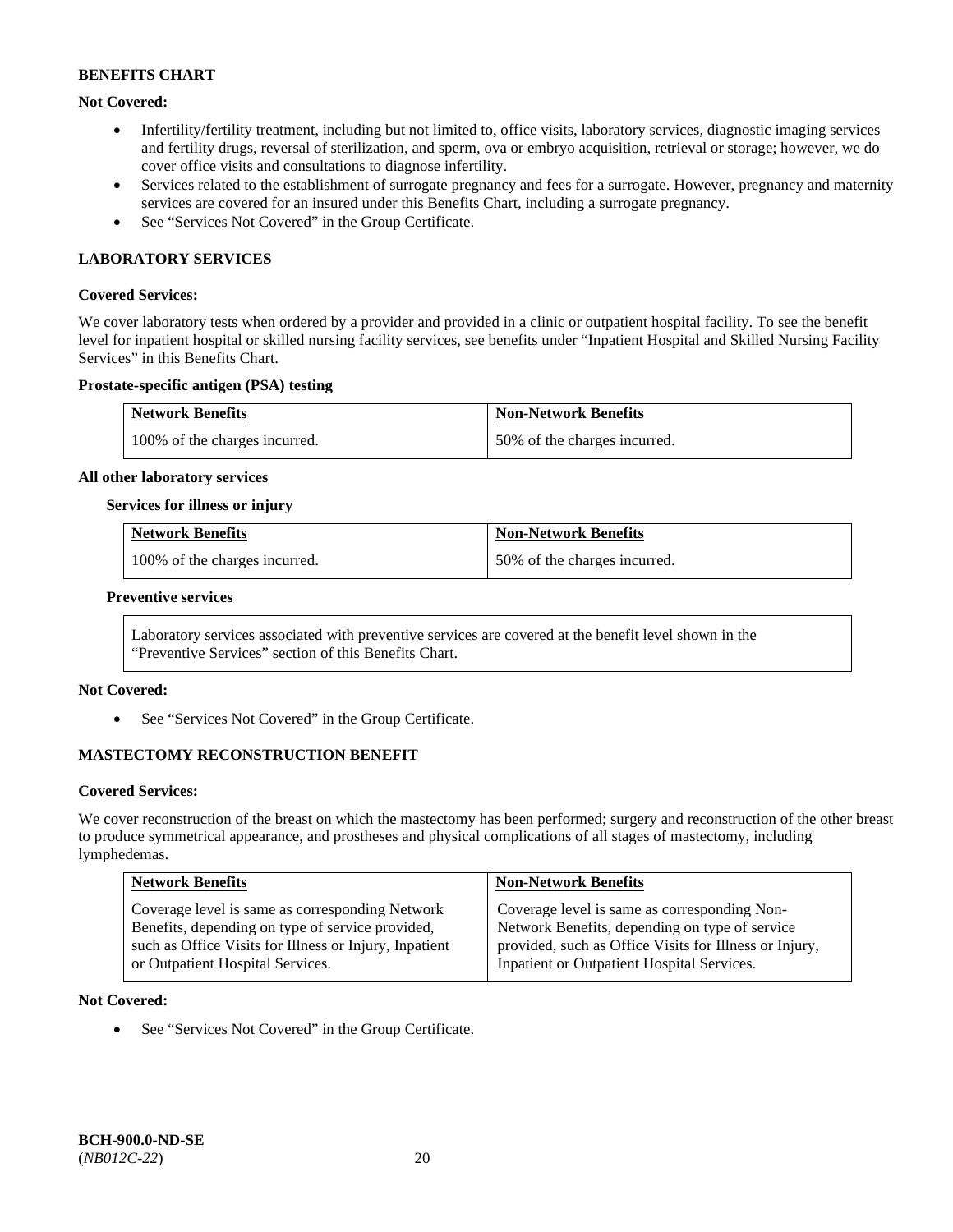## **MEDICATION THERAPY DISEASE MANAGEMENT PROGRAM**

## **Covered Services:**

If you meet our criteria for coverage, you may qualify for our Medication Therapy Disease Management program.

The program covers consultations with a designated pharmacist.

Covered services are based on established medical policies, which are subject to periodic review and modification by the medical directors. These medical policies (medical coverage criteria) are available online by logging on to your "*my*HealthPartners" account a[t healthpartners.com](http://www.healthpartners.com/) or by calling Member Services.

| <b>Network Benefits</b>                                     | <b>Non-Network Benefits</b> |
|-------------------------------------------------------------|-----------------------------|
| 100% of the charges incurred.<br>Deductible does not apply. | No coverage.                |

#### **Not Covered:**

See "Services Not Covered" in the Group Certificate.

# **OFFICE VISITS FOR ILLNESS OR INJURY**

## **Covered Services:**

We cover the following when medically necessary: professional medical and surgical services and related supplies, including biofeedback, of physicians and other health care providers; blood and blood products (unless replaced) and blood derivatives.

We cover diagnosis and treatment of illness or injury to the eyes. Where contact or eyeglass lenses are prescribed as medically necessary for the post-operative treatment of cataracts or for the treatment of aphakia, acute or chronic corneal pathology, or keratoconus, we cover the initial evaluation, lenses and fitting. Insureds must pay for lens replacement beyond the initial pair.

Services received via video, e-visit or telephone are covered under the "Telehealth/Telemedicine Services" section.

#### **Office visits**

| <b>Network Benefits</b>       | <b>Non-Network Benefits</b>  |
|-------------------------------|------------------------------|
| 100% of the charges incurred. | 50% of the charges incurred. |

#### **Convenience clinics**

| <b>Network Benefits</b>       | <b>Non-Network Benefits</b>  |
|-------------------------------|------------------------------|
| 100% of the charges incurred. | 50% of the charges incurred. |

#### **Injections administered in a physician's office, other than immunizations**

#### **Allergy injections**

| <b>Network Benefits</b>       | <b>Non-Network Benefits</b>  |
|-------------------------------|------------------------------|
| 100% of the charges incurred. | 50% of the charges incurred. |

#### **All other injections**

| <b>Network Benefits</b>       | <b>Non-Network Benefits</b>  |
|-------------------------------|------------------------------|
| 100% of the charges incurred. | 50% of the charges incurred. |

## **Not Covered:**

- Court ordered treatment.
- See "Services Not Covered" in the Group Certificate.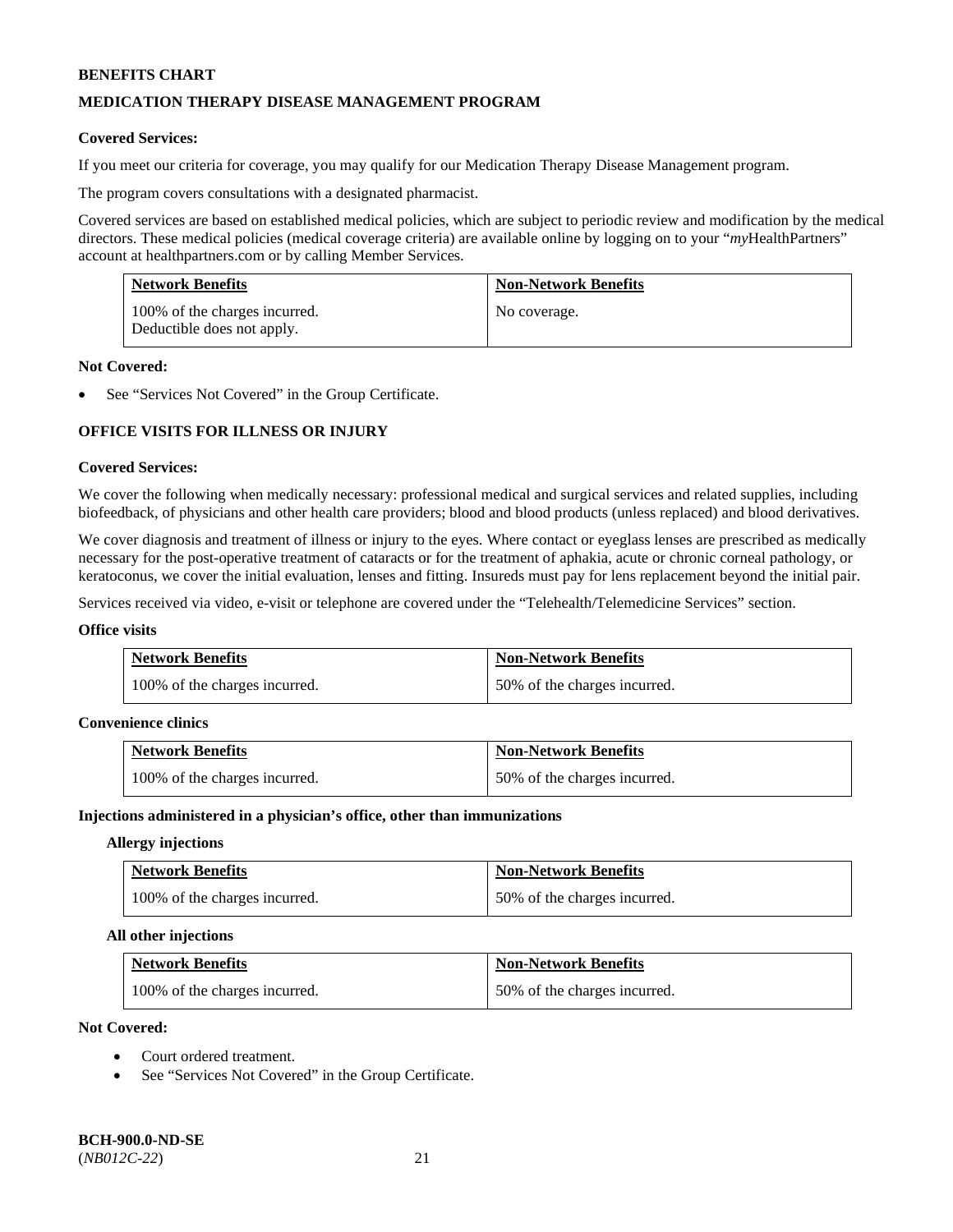# **PEDIATRIC EYEWEAR**

## **Covered Services:**

We cover pediatric eyewear for children.

Routine eye exams are covered under the "Preventive Services" section.

| <b>Network Benefits</b>       | <b>Non-Network Benefits</b> |
|-------------------------------|-----------------------------|
| 100% of the charges incurred. | No coverage.                |

## **Limitations:**

- Coverage under this provision will continue until the end of the month in which the child turns age 19.
- Limited to one of the following per calendar year:
	- o one pair of eyeglasses including one set of prescription lenses, frames from our designated eyewear collection, and anti-scratch coating; or
	- o one pair of non-disposable contact lenses; or
	- o a one-year supply of disposable contact lenses.
- Contact lens fittings are limited to two per calendar year.

## **Not Covered:**

- Frames that are not included in our designated eyewear collection. However, one pair of lenses will be covered if an insured
- chooses frames outside our designated eyewear collection.
- More than one pair of lenses or frames or non-disposable contacts per calendar year, regardless of the reason. This includes replacement of eyeglasses or contact lenses due to loss, breakage, theft, or change in prescription.
- Safety glasses or goggles for sports or vocational reasons.
- Upgrades including, but not limited to, UV protection and no-line multifocal lenses.
- See "Services Not Covered" in the Group Certificate.

# **PHYSICAL THERAPY, OCCUPATIONAL THERAPY AND SPEECH THERAPY**

## **Covered Services:**

We cover the following physical therapy, occupational therapy and speech therapy services:

- Medically necessary rehabilitative care to correct the effects of illness or injury.
- Habilitative care rendered for congenital, developmental or medical conditions which have significantly limited the successful initiation of normal speech and normal motor development.

Massage therapy which is performed in conjunction with other treatment/modalities by a physical or occupational therapist, is part of a prescribed treatment plan and is not billed separately is covered.

We cover services provided in a clinic. We also cover physical therapy provided in an outpatient hospital facility. To see the benefit level for inpatient hospital or skilled nursing facility services, see benefits under "Inpatient Hospital and Skilled Nursing Facility Services."

## **Rehabilitative care**

| <b>Network Benefits</b>       | <b>Non-Network Benefits</b>  |
|-------------------------------|------------------------------|
| 100% of the charges incurred. | 50% of the charges incurred. |

### **Maximum Visits**

- Physical Therapy is limited to 30 visits per calendar year.
- Occupational Therapy is limited to 30 visits per calendar year.
- Speech Therapy is limited to 30 visits per calendar year.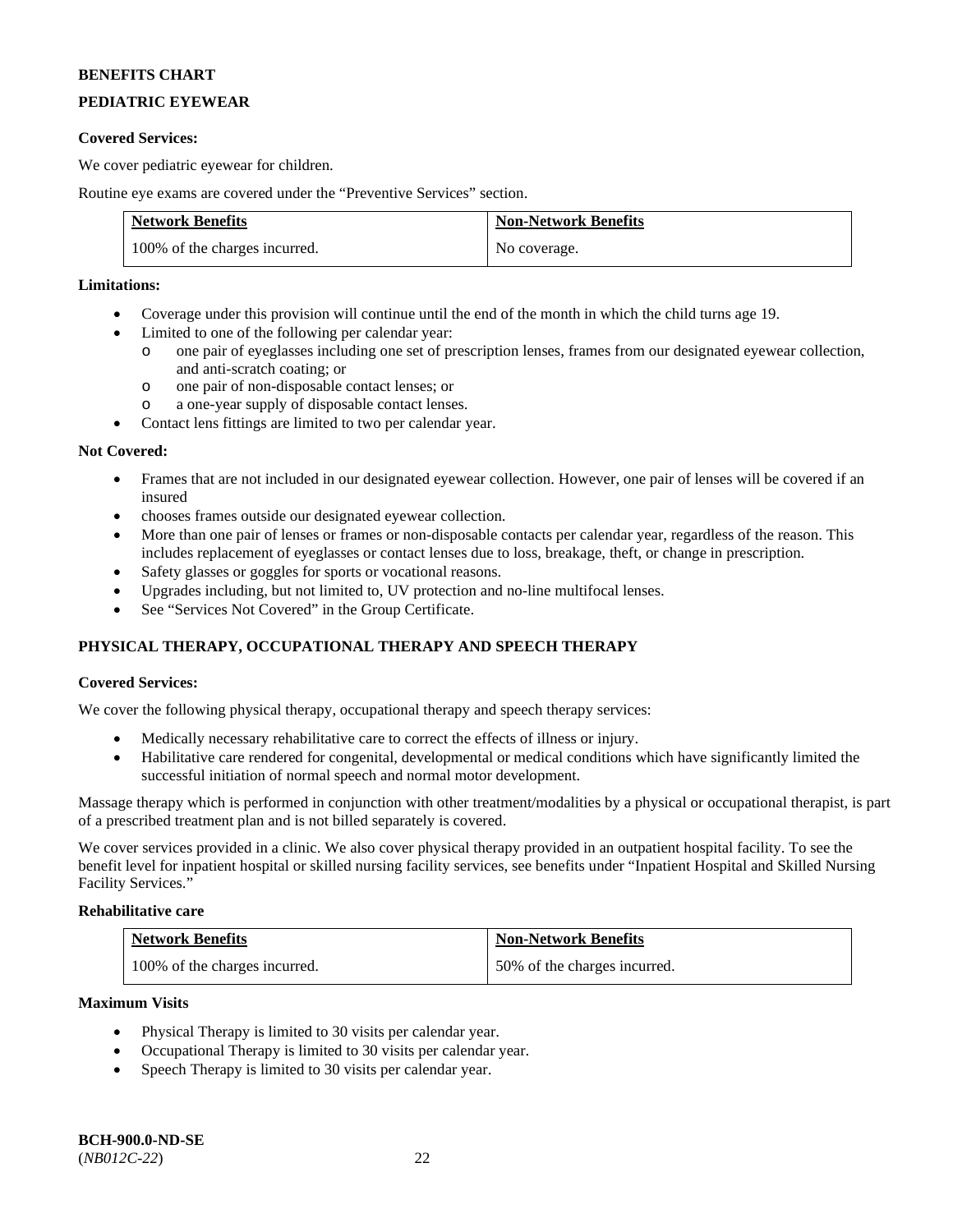## **Habilitative care**

| <b>Network Benefits</b>       | <b>Non-Network Benefits</b>  |
|-------------------------------|------------------------------|
| 100% of the charges incurred. | 50% of the charges incurred. |

## **Maximum Visits**

- Physical Therapy is limited to 30 visits per calendar year.
- Occupational Therapy is limited to 30 visits per calendar year.
- Speech Therapy is limited to 30 visits per calendar year.

## **Not Covered:**

- Massage therapy for the purpose of comfort or convenience of the insured.
- See "Services Not Covered" in the Group Certificate.

# **PRE-DIABETES DISEASE MANAGEMENT PROGRAM**

## **Covered Services:**

If you meet our criteria for coverage, you may qualify for the Pre-diabetes Disease Management Program through Omada Health. The program covers group health coaching which focuses on weight loss, exercise, behavior modification and health education at select locations determined by the plan.

| Network Benefits                                            | <b>Non-Network Benefits</b> |
|-------------------------------------------------------------|-----------------------------|
| 100% of the charges incurred.<br>Deductible does not apply. | Not applicable.             |

## **Not Covered:**

• See "Services Not Covered" in the Group Certificate.

## **PRESCRIPTION DRUG SERVICES**

#### **Covered Services:**

We cover prescription drugs and medications, which can be self-administered or are administered in a physician's office. We cover off-label use of formulary drugs to treat cancer if the drug is recognized for the treatment of cancer in an authoritative compendia used by the Medicare program and when an appropriate level of evidence or medical necessity is met.

## **For Network benefits, drugs and medications must be obtained at a Network Pharmacy.**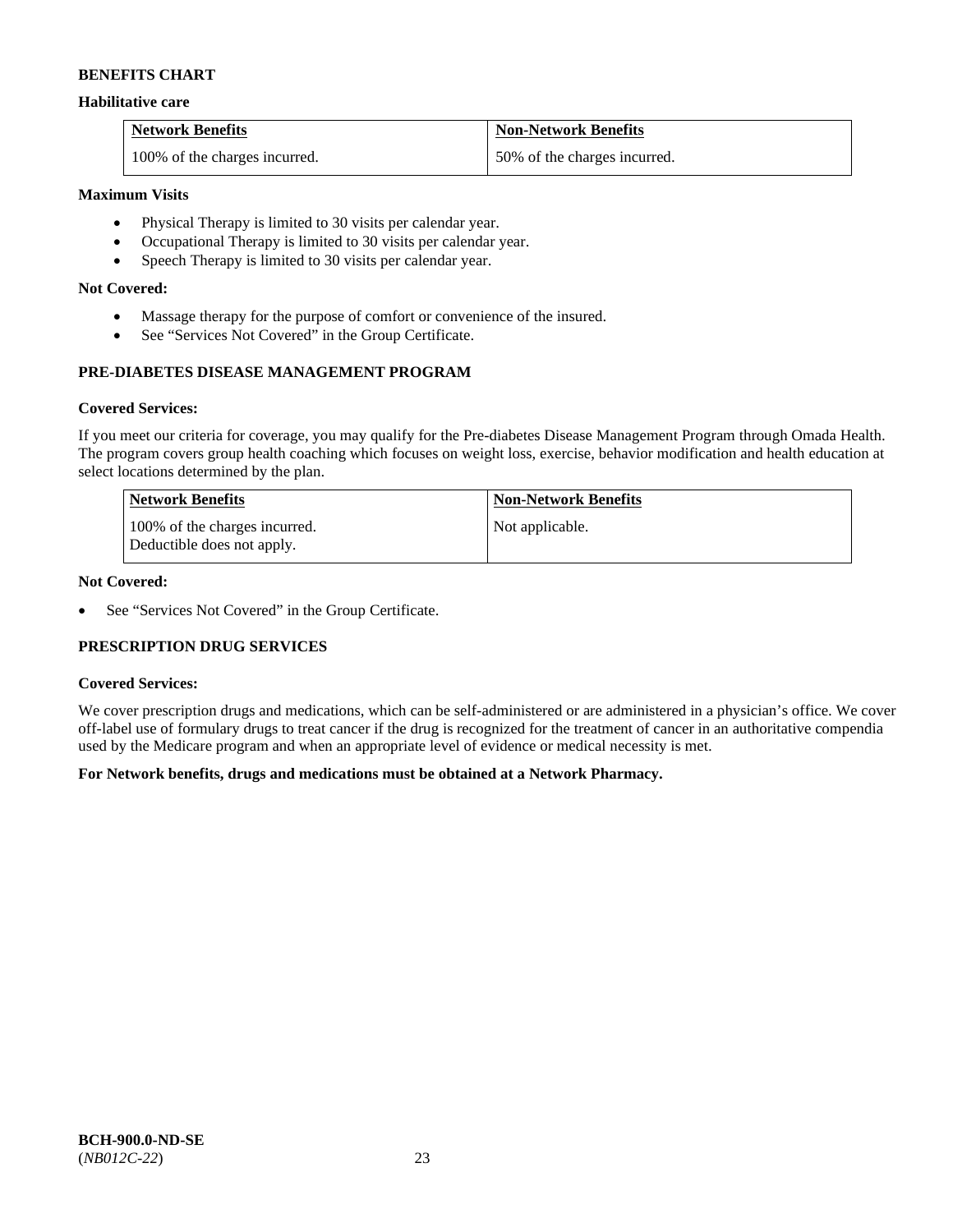**If a copayment is required, you must pay one copayment for each 31-day supply, or portion thereof unless otherwise indicated below.** 

# **Outpatient drugs (except as specified below)**

## **Drugs on the Preventive Drug List**

| <b>Network Benefits</b>                                                                                                                                            | <b>Non-Network Benefits</b>  |
|--------------------------------------------------------------------------------------------------------------------------------------------------------------------|------------------------------|
| Generic formulary drugs from the Preventive Drug<br>List are covered at 100% of the charges incurred.<br>Deductible does not apply.                                | 50% of the charges incurred. |
| Brand name formulary drugs from the Preventive<br>Drug List are covered at 100% of the charges<br>incurred, subject to your copayment of \$60 per<br>prescription. |                              |
| In no event will your cost for a formulary insulin<br>drug exceed \$25.                                                                                            |                              |
| Deductible does not apply.                                                                                                                                         |                              |

## **All other drugs**

| <b>Network Benefits</b>                                                                          | <b>Non-Network Benefits</b>  |
|--------------------------------------------------------------------------------------------------|------------------------------|
| All other formulary drugs are covered at 100% of the<br>charges incurred.<br>Deductible applies. | 50% of the charges incurred. |
| Non-formulary drugs are covered at 80% of the<br>charges incurred.<br>Deductible applies.        |                              |

## **Mail order drugs**

| <b>Network Benefits</b>                                                                                                                                                                                                                                  | <b>Non-Network Benefits</b>                                                       |
|----------------------------------------------------------------------------------------------------------------------------------------------------------------------------------------------------------------------------------------------------------|-----------------------------------------------------------------------------------|
| For your convenience, you may also get up to a 93-<br>day supply of outpatient prescription drugs that can<br>be self-administered through the designated mail<br>order service.<br>Specialty Drugs are not available through the mail<br>order service. | Mail order drugs are only available through the<br>designated mail order service. |

## **Specialty drugs that are self-administered**

| <b>Network Benefits</b>       | <b>Non-Network Benefits</b> |
|-------------------------------|-----------------------------|
| 100% of the charges incurred. | No coverage.                |

For Network Benefits, Specialty Drugs are limited to drugs on the specialty drug list and must be obtained from a designated vendor.

# **Drugs for the treatment of growth deficiency**

| <b>Network Benefits</b>       | <b>Non-Network Benefits</b>  |
|-------------------------------|------------------------------|
| 100% of the charges incurred. | 50% of the charges incurred. |

For Network Benefits, Growth Deficiency Drugs are limited to drugs on the specialty drug list and must be obtained from a designated vendor.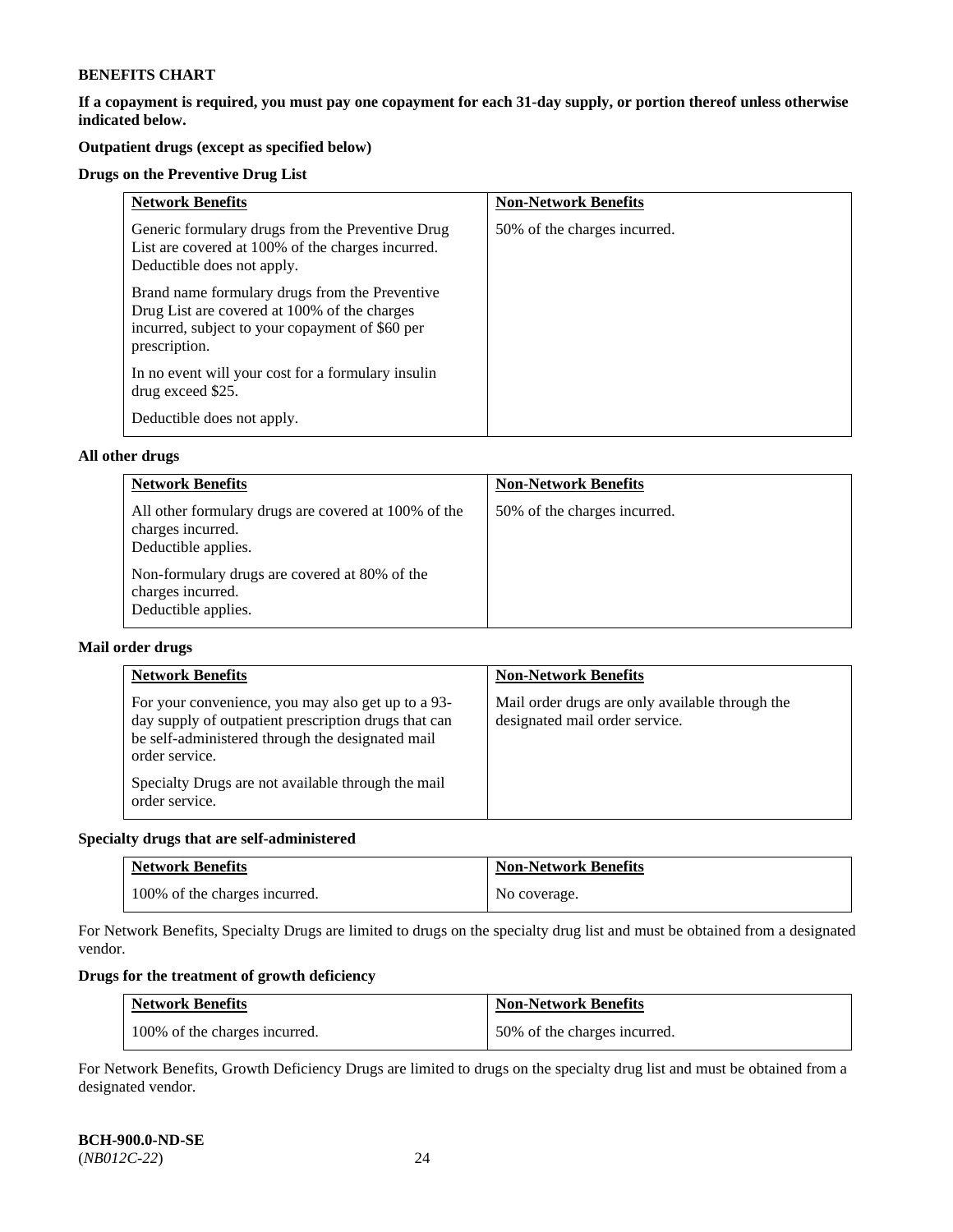**Tobacco cessation drugs are covered for all FDA-approved tobacco cessation drugs (including over-the-counter drugs) for a minimum of 90 days**

| <b>Network Benefits</b>                                     | <b>Non-Network Benefits</b>  |
|-------------------------------------------------------------|------------------------------|
| 100% of the charges incurred.<br>Deductible does not apply. | 50% of the charges incurred. |

## **Contraceptive drugs**

| <b>Network Benefits</b>                                                                                                                                            | <b>Non-Network Benefits</b>  |
|--------------------------------------------------------------------------------------------------------------------------------------------------------------------|------------------------------|
| 100% of the charges incurred for formulary drugs.<br>Deductible does not apply.                                                                                    | 50% of the charges incurred. |
| If a physician requests that a non-formulary<br>contraceptive drug be dispensed as written, the drug<br>will be covered at 100%, not subject to the<br>deductible. |                              |

**ACA preventive medications.** We cover preventive medications currently recommended by USPSTF with an A or B rating if they are prescribed by your medical provider and they are listed on our Commercial ACA Preventive Drug List. Preventive medications are subject to periodic review and modification. Changes would be effective in accordance with the federal rules and reflected in our current medical coverage criteria for preventive care services.

| <b>Network Benefits</b>                                     | <b>Non-Network Benefits</b>  |
|-------------------------------------------------------------|------------------------------|
| 100% of the charges incurred.<br>Deductible does not apply. | 50% of the charges incurred. |

## **Limitations:**

- Certain drugs may require prior authorization as indicated on the formulary. HealthPartners may require prior authorization for the drug and also the site where the drug will be provided. Certain drugs are subject to our utilization review process and quantity limits as indicated on our formulary.
- Certain non-formulary drugs require prior authorization. In addition, certain drugs may be subject to any quantity limits applied as part of our trial program. The trial drug program applies to new prescriptions for certain drugs which have high toxicity, low tolerance, high costs and/or high potential for waste. Trial drugs are indicated on the formulary and/or the Specialty Drug List. Your first fill of a trial drug may be limited to less than a month supply. If the drug is well tolerated and effective, you will receive the remainder of your first month supply.
- If an insured requests a brand name drug when there is a generic equivalent, the brand name drug will be covered up to the charge that would apply to the generic drug, minus any required copayment. If a physician requests that a brand name drug be dispensed as written, the drug will be paid at the non-formulary benefit.
- We may require insureds to try over-the-counter (OTC) drug alternatives before approving more costly formulary prescription drugs.
- Unless otherwise specified in the Prescription Drug Services section, you may receive up to a 31-day supply per prescription.
- New prescriptions to treat certain chronic conditions are limited to a 31-day supply.
- No more than a 31-day supply of Specialty Drugs will be covered and dispensed at a time unless it is a manufacturer supplied drug that cannot be split that supplies the insured with more than a 31 day supply.

## **Not Covered:**

- Replacement of prescription drugs, medications, equipment and supplies due to loss, damage or theft.
- Nonprescription (over the counter) drugs or medications, including, but not limited to, vitamins, supplements, homeopathic remedies, and non-FDA approved drugs, unless listed on the formulary and prescribed by a physician or legally authorized health care provider under applicable state and federal law. In addition, if the Insured obtains a prescription, this exclusion does not include aspirin to prevent cardiovascular disease for men and women of certain ages; folic acid supplements for women who may become pregnant; fluoride chemoprevention supplements for children without fluoride in their water source; and iron supplements for children age 6-12 months who are at risk for anemia.
- All drugs used for the treatment of sexual dysfunction.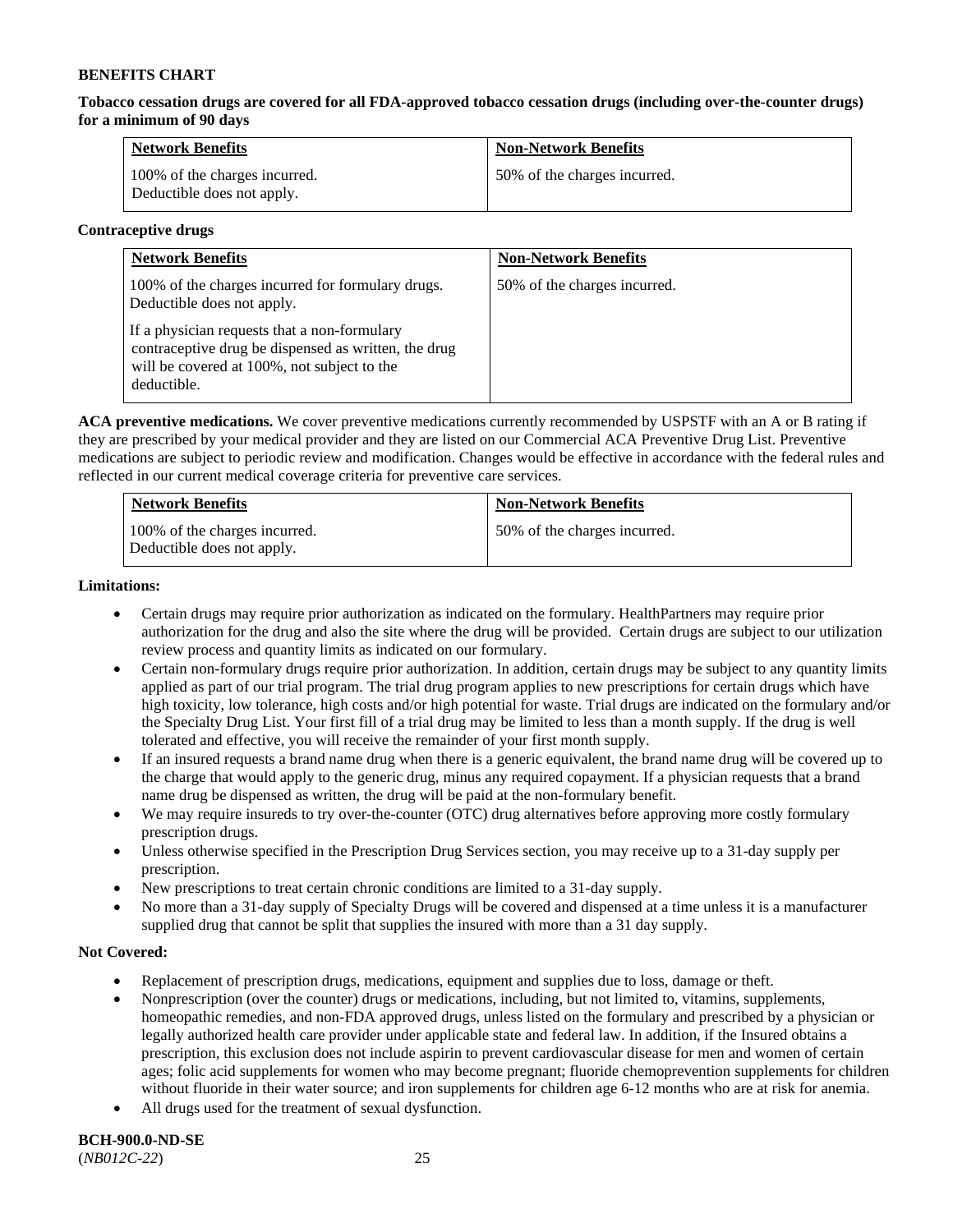- Fertility drugs.
- Medical cannabis.
- Drugs on the Excluded Drug List. The Excluded Drug List includes select drugs within a therapy class that are not eligible for coverage. This includes drugs that may be excluded for certain indications. The Excluded Drug List is available at [healthpartners.com.](http://www.healthpartners.com/)
- Drugs that are newly approved by the FDA until they are reviewed and approved by HealthPartners Pharmacy and Therapeutics Committee.
- Medical devices approved by the FDA will not be covered under the Prescription Drug Services section unless they are on our formulary. Covered medical devices are generally submitted and reimbursed under your medical benefits.
- See "Services Not Covered" in the Group Certificate.

# **PREVENTIVE SERVICES**

# **Applicable Definitions:**

**Routine Preventive Services** are routine healthcare services that include screenings, check-ups and counseling to prevent illness, disease or other health problems before symptoms occur.

**Diagnostic Services** are services to help a provider understand your symptoms, diagnose illness and decide what treatment may be needed. They may be the same services that are listed as preventive services, but they are being used as diagnostic services. Your provider will determine if these services are preventive or diagnostic. These services are not preventive if received as part of a visit to diagnose, manage or maintain an acute or chronic medical condition, illness or injury. When that occurs, unless indicated below, standard deductibles, copayments or coinsurance apply.

## **Covered Services:**

We cover preventive services that meet any of the requirements under the Affordable Care Act (ACA) shown in the bulleted items below. These preventive services are covered at 100% under the network benefits with no deductible, copayments or coinsurance. If a preventive service is not required by the ACA and it is covered at a lower benefit level or if a group qualifies for an exemption or accommodation for certain benefits under the ACA, it will be specified below. Preventive benefits mandated under the ACA are subject to periodic review and modification. Changes would be effective in accordance with the federal rules. Preventive services mandated by the ACA include:

- Evidence-based items or services that have in effect a rating of A or B in the current recommendations of the United States Preventive Services Task Force with respect to the individual;
- Immunizations for routine use in children, adolescents and adults that have in effect a recommendation from the Advisory Committee on Immunization Practices of the Centers for Disease Control and Prevention with respect to the individual;
- With respect to infants, children and adolescents, evidence-informed preventive care and screenings provided for in comprehensive guidelines supported by the Health Resources and Services Administration; and
- With respect to women, preventive care and screenings provided for in comprehensive guidelines supported by the Health Resources and Services Administration.

Covered services are based on established medical policies, which are subject to periodic review and modification by the medical or dental directors. These medical policies (medical coverage criteria) are available by calling Member Services, or logging on to your "*my*HealthPartners" account at [healthpartners.com.](http://www.healthpartners.com/) 

ACA and state mandated preventive services are covered as follows:

**Routine health exams and periodic health assessments.** A physician or health care provider will counsel you as to how often health assessments are needed based on age, sex and health status. This includes screening and counseling for tobacco use and all FDA approved tobacco cessation medications including over-the-counter drugs (as shown in the Prescription Drug Services section).

| <b>Network Benefits</b>                                     | <b>Non-Network Benefits</b>  |
|-------------------------------------------------------------|------------------------------|
| 100% of the charges incurred.<br>Deductible does not apply. | 50% of the charges incurred. |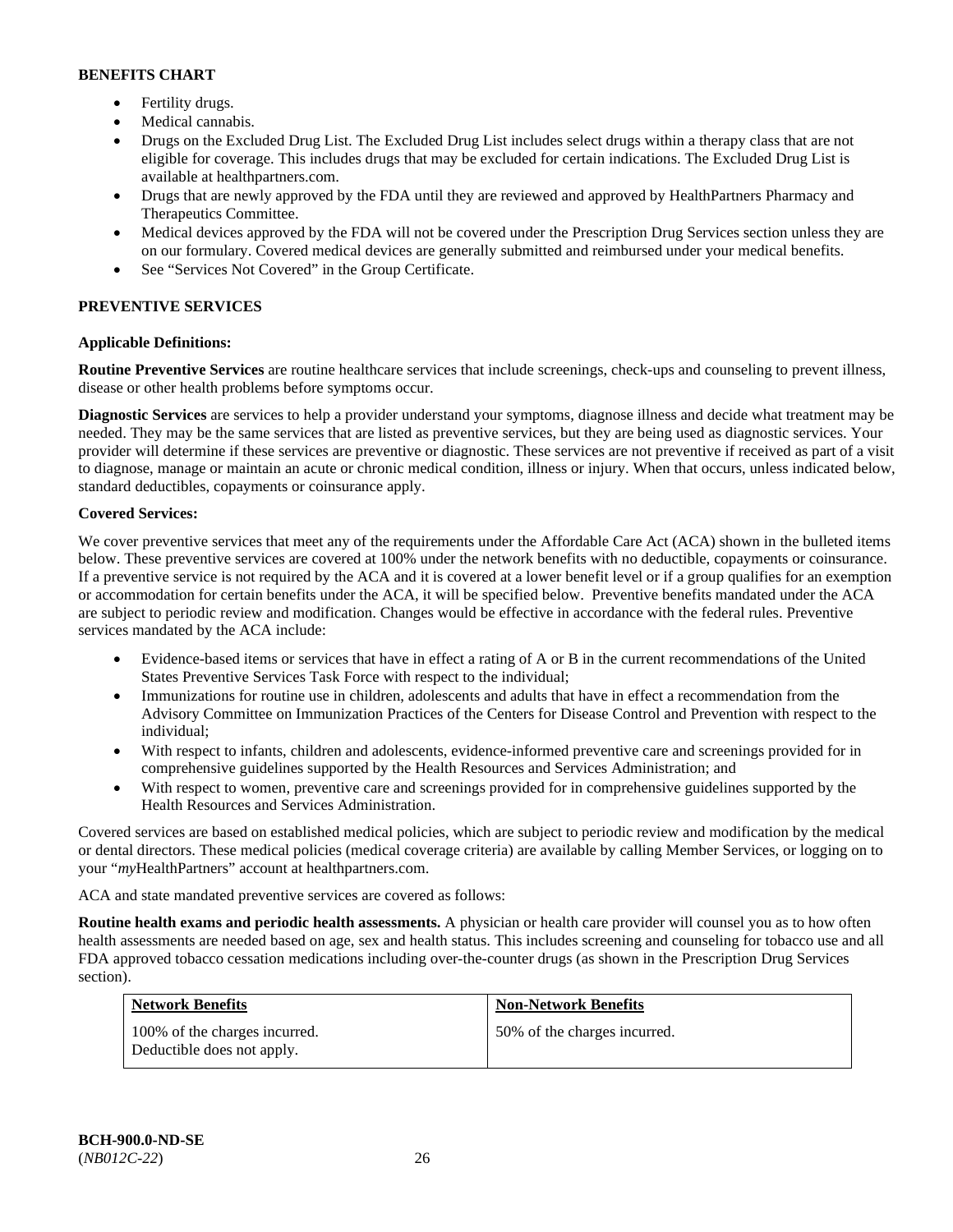**Child health supervision services.** This includes pediatric preventive services such as newborn screenings, appropriate immunizations, developmental assessments and laboratory services appropriate to the age of the child from birth to 72 months and appropriate immunizations to age 18.

| <b>Network Benefits</b>                                     | <b>Non-Network Benefits</b>  |
|-------------------------------------------------------------|------------------------------|
| 100% of the charges incurred.<br>Deductible does not apply. | 50% of the charges incurred. |

## **Routine prenatal care and exams**.

| <b>Network Benefits</b>                                     | <b>Non-Network Benefits</b>  |
|-------------------------------------------------------------|------------------------------|
| 100% of the charges incurred.<br>Deductible does not apply. | 50% of the charges incurred. |

**Routine postnatal care.** This includes health exams, assessments, education and counseling relating to the period immediately after childbirth.

| <b>Network Benefits</b>                                     | <b>Non-Network Benefits</b>  |
|-------------------------------------------------------------|------------------------------|
| 100% of the charges incurred.<br>Deductible does not apply. | 50% of the charges incurred. |

**Routine screening procedures for cancer.** This includes colorectal screening, digital rectal examinations, or other cancer screenings recommended by the USPSTF with an A or B rating. Women's preventive health services below describe additional routine screening procedures for cancer.

| <b>Network Benefits</b>                                     | <b>Non-Network Benefits</b>  |
|-------------------------------------------------------------|------------------------------|
| 100% of the charges incurred.<br>Deductible does not apply. | 50% of the charges incurred. |

**Professional voluntary family planning services.** This includes services to prevent or delay a pregnancy, including counseling and education. Services must be provided by a licensed provider.

| <b>Network Benefits</b>                                     | <b>Non-Network Benefits</b>  |
|-------------------------------------------------------------|------------------------------|
| 100% of the charges incurred.<br>Deductible does not apply. | 50% of the charges incurred. |

## **Adult immunizations**

| <b>Network Benefits</b>                                     | <b>Non-Network Benefits</b>  |
|-------------------------------------------------------------|------------------------------|
| 100% of the charges incurred.<br>Deductible does not apply. | 50% of the charges incurred. |

**Women's preventive health services.** This includes mammograms, screenings for cervical cancer (pap smears), breast pumps, human papillomavirus (HPV) testing, counseling for sexually transmitted infections, counseling and screening for human immunodeficiency virus (HIV), and all FDA approved contraceptive methods as prescribed by a doctor, sterilization procedures, education and counseling (see the "Prescription Drug Services" section for coverage of oral contraceptive drugs). For women whose family history is associated with an increased risk for BRCA1 or BRCA2 gene mutations, we cover genetic counseling and BRCA screening without cost sharing, if appropriate and as determined by a physician.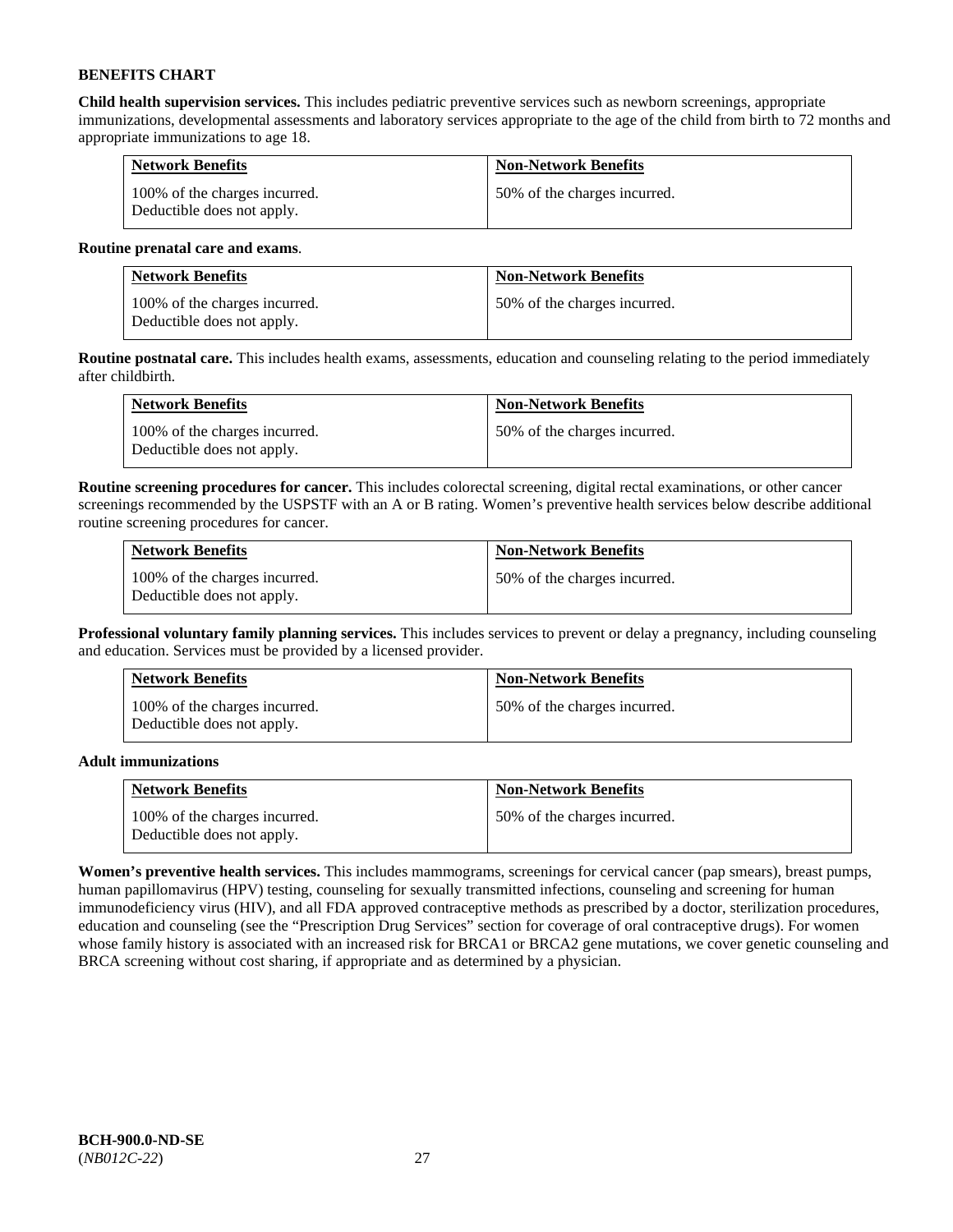With respect to mammograms, we cover no less than the following:

- One baseline mammogram examination for each woman who is at least thirty-five but less than forty years of age.
- One mammogram examination every year, or more frequently if ordered by a physician, for each woman who is at least forty years of age.

| <b>Network Benefits</b>                                     | <b>Non-Network Benefits</b>  |
|-------------------------------------------------------------|------------------------------|
| 100% of the charges incurred.<br>Deductible does not apply. | 50% of the charges incurred. |

**Obesity screening and management.** We cover obesity screening and counseling for all ages during a routine preventive care exam. If you are age 18 or older and have a body mass index of 30 or more, we also cover intensive obesity management to help you lose weight. Your primary care doctor can coordinate these services.

| <b>Network Benefits</b>                                     | <b>Non-Network Benefits</b>  |
|-------------------------------------------------------------|------------------------------|
| 100% of the charges incurred.<br>Deductible does not apply. | 50% of the charges incurred. |

## **In addition to any ACA or state mandated preventive services referenced above, we cover the following eligible services:**

## **Routine eye and hearing exams**

| <b>Network Benefits</b>                                     | <b>Non-Network Benefits</b>  |
|-------------------------------------------------------------|------------------------------|
| 100% of the charges incurred.<br>Deductible does not apply. | 50% of the charges incurred. |

**Ovarian cancer surveillance tests for women who are at risk.** "At risk for ovarian cancer" means (1) having a family history that includes any of the following: one or more first-degree or second-degree relatives with ovarian cancer, clusters of female relatives with breast cancer or nonpolyposis colorectal cancer; or (2) testing positive for BRCA1 or BRCA2 mutations. "Surveillance tests for ovarian cancer" means annual screening using: CA-125 serum tumor marker testing, transvaginal ultrasound, pelvic examination or other proven ovarian cancer screening tests currently being evaluated by the federal Food and Drug Administration or by the National Cancer Institute.

| <b>Network Benefits</b>                         | <b>Non-Network Benefits</b>                      |
|-------------------------------------------------|--------------------------------------------------|
| Coverage level is same as corresponding Network | Coverage level is same as corresponding Non-     |
| Benefit, depending on type of service provided, | Network Benefit, depending on type of service    |
| such as Diagnostic Imaging Services, Laboratory | provided, such as Diagnostic Imaging Services,   |
| Services Office Visits for Illness or Injury or | Laboratory Services Office Visits for Illness or |
| Preventive Services.                            | Injury or Preventive Services.                   |

## **Limitations:**

• Services are not preventive if received as part of a visit to diagnose, manage or maintain an acute or chronic medical condition, illness or injury. When that occurs, unless otherwise indicated above, standard deductibles, copayments or coinsurance apply.

## **Not Covered:**

See "Services Not Covered" in the Group Certificate.

# **TELEHEALTH/TELEMEDICINE SERVICES**

## **Definitions:**

**Telehealth, Telemedicine, or Virtual Care.** This is a means of communication between a health care professional and a patient. This includes the use of secure electronic information, imaging, and communication technologies, including:

- interactive audio or audio-video
- interactive audio with store-and-forward technology

**BCH-900.0-ND-SE** (*NB012C-22*) 28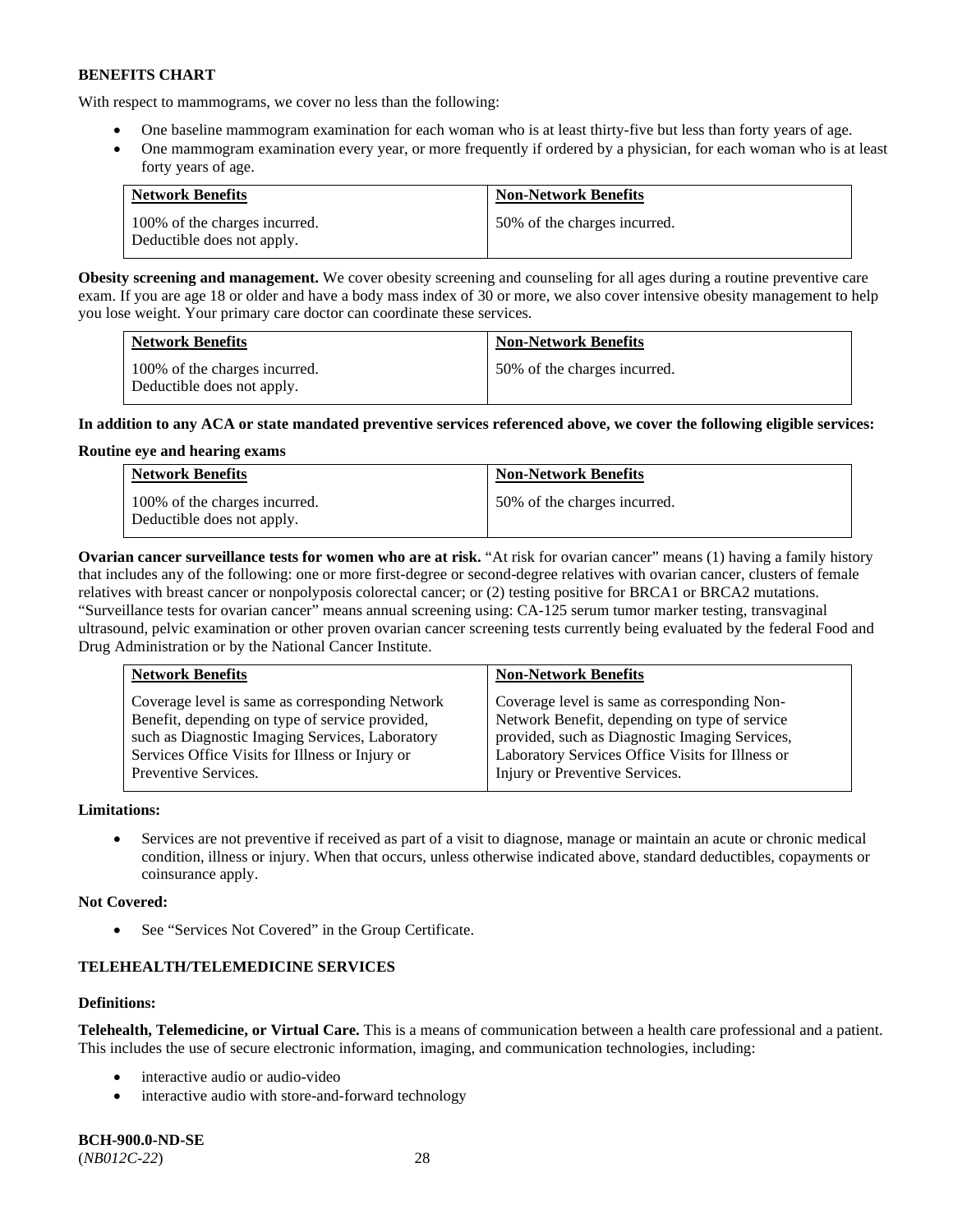- chat-based and email-based systems
- physician-to-physician consultation
- patient education
- data transmission
- data interpretation
- digital diagnostics (algorithm-enabled diagnostic support)
- digital therapeutics (the use of personal health devices and sensors, either alone or in combination with conventional drug
- therapies, for disease prevention and management)

## Services can be delivered:

Synchronously: the patient and health care professional are engaging with one another at the same time; or Asynchronously: the patient and health care professional engage with each other at different points in time.

**Telephone Visits.** Live, synchronous, interactive encounters over the telephone between a patient and a healthcare provider.

**E-visit or chat-based visits.** Asynchronous online or mobile app encounters to discuss a patient's personal health information, vital signs, and other physiologic data or diagnostic images. The healthcare provider reviews and delivers a consultation, diagnosis, prescription or treatment plan after reviewing the patient's visit information.

**Virtuwell<sup>®</sup>.** This is an online service for you to receive a diagnosis and treatment for certain conditions, such as a cold, flu, ear pain and sinus infections. You may access the Virtuwell website at [virtuwell.com.](https://www.virtuwell.com/)

**Video Visits.** Live, synchronous, interactive encounters using secure web-based video between a patient and a healthcare provider.

## **Covered Services:**

The Plan covers the following methods of receiving care for services that would be eligible under the Plan if the service were provided in person.

## **Scheduled telephone visits**

| <b>Network Benefits</b>       | <b>Non-Network Benefits</b>  |
|-------------------------------|------------------------------|
| 100% of the charges incurred. | 50% of the charges incurred. |

## **E-visits**

## **Access to online care through Virtuwell at [virtuwell.com](https://www.virtuwell.com/)**

| <b>Network Benefits</b>       | <b>Non-Network Benefits</b> |
|-------------------------------|-----------------------------|
| 100% of the charges incurred. | Not applicable.             |

## **All other E-visits**

| <b>Network Benefits</b>       | <b>Non-Network Benefits</b>  |
|-------------------------------|------------------------------|
| 100% of the charges incurred. | 50% of the charges incurred. |

#### **Video visits**

| <b>Network Benefits</b>                                | <b>Non-Network Benefits</b>                            |
|--------------------------------------------------------|--------------------------------------------------------|
| Coverage level is same as corresponding Network        | Coverage level is same as corresponding Non-           |
| Benefits, depending on type of service provided        | Network Benefits, depending on type of service         |
| such as Office Visits for Illness or Injury, Inpatient | provided, such as Office Visits for Illness or Injury, |
| or Outpatient Hospital Services.                       | Inpatient or Outpatient Hospital Services.             |

## **Not Covered:**

See "Services Not Covered" in the Group Certificate.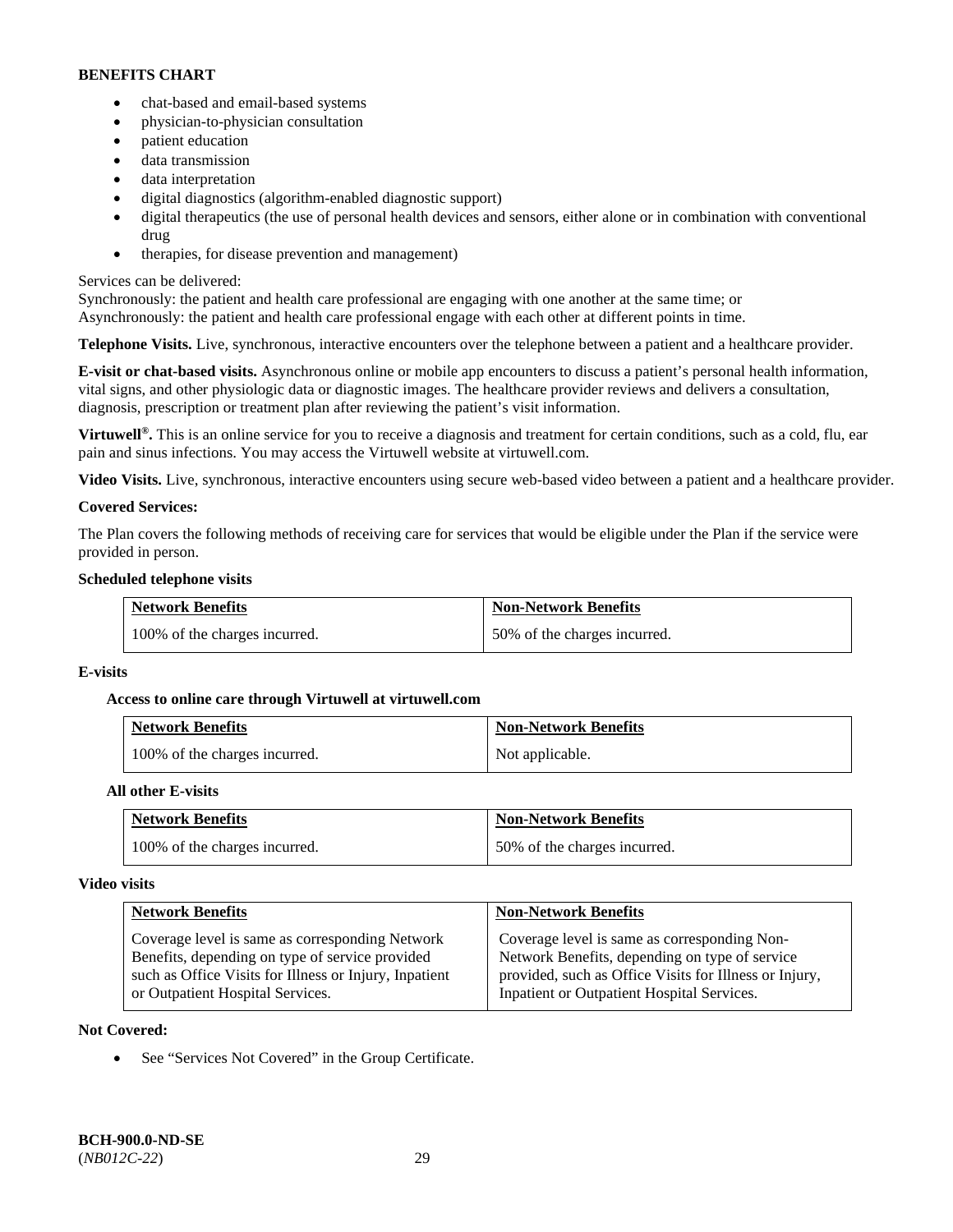## **TRANSPLANT SERVICES**

## **Applicable Definitions:**

**Autologous.** This is when the source of cells is from the individual's own marrow or stem cells.

**Allogeneic.** This is when the source of cells is from a related or unrelated donor's marrow or stem cells.

**Autologous Bone Marrow Transplant.** This is when the bone marrow is harvested from the individual and stored. The patient undergoes treatment which includes tumor ablation with high-dose chemotherapy and/or radiation. The bone marrow is reinfused (transplanted).

**Allogeneic Bone Marrow Transplant.** This is when the bone marrow is harvested from the related or unrelated donor and stored. The patient undergoes treatment which includes tumor ablation with high-dose chemotherapy and/or radiation. The bone marrow is reinfused (transplanted).

**Autologous/Allogeneic Stem Cell Support.** This is a treatment process that includes stem cell harvest from either bone marrow or peripheral blood, tumor ablation with high-dose chemotherapy and/or radiation, stem cell reinfusion, and related care. Autologous/allogeneic bone marrow transplantation and high dose chemotherapy with peripheral stem cell rescue/support are considered to be autologous/allogeneic stem cell support.

**Designated Transplant Center.** This is any health care provider, group or association of health care providers designated by us to provide services, supplies or drugs for specified transplants for our insureds.

**Transplant Services.** This is transplantation (including retransplants) of the human organs or tissue listed below, including all related post-surgical treatment, follow-up care and drugs and multiple transplants for a related cause. Transplant services do not include other organ or tissue transplants or surgical implantation of mechanical devices functioning as a human organ, except surgical implantation of an FDA approved Ventricular Assist Device (VAD) or total artificial heart, functioning as a temporary bridge to heart transplantation.

## **Prior authorization is required prior to consultation to support coordination of care and benefits.**

## **Covered Services:**

We cover eligible transplant services (as defined above) while you are covered under this Certificate. Transplants that will be considered for coverage are limited to the following:

- Kidney transplants for end-stage disease.
- Cornea transplants for end-stage disease.
- Heart transplants for end-stage disease.
- Lung transplants or heart/lung transplants for: (1) primary pulmonary hypertension; (2) Eisenmenger's syndrome; (3) end-stage pulmonary fibrosis; (4) alpha 1 antitrypsin disease; (5) cystic fibrosis; and (6) emphysema.
- Liver transplants for: (1) biliary atresia in children; (2) primary biliary cirrhosis; (3) post-acute viral infection (including hepatitis A, hepatitis B antigen e negative and hepatitis C) causing acute atrophy or post-necrotic cirrhosis; (4) primary sclerosing cholangitis; (5) alcoholic cirrhosis; and (6) hepatocellular carcinoma.
- Allogeneic bone marrow transplants or peripheral stem cell support associated with high dose chemotherapy for: (1) acute myelogenous leukemia; (2) acute lymphocytic leukemia; (3) chronic myelogenous leukemia; (4) severe combined immunodeficiency disease; (5) Wiskott-Aldrich syndrome; (6) aplastic anemia; (7) sickle cell anemia; (8) non-relapsed or relapsed non-Hodgkin's lymphoma; (9) multiple myeloma; and (10) testicular cancer.
- Autologous bone marrow transplants or peripheral stem cell support associated with high-dose chemotherapy for: (1) acute leukemias; (2) non-Hodgkin's lymphoma; (3) Hodgkin's disease; (4) Burkitt's lymphoma; (5) neuroblastoma; (6) multiple myeloma; (7) chronic myelogenous leukemia; and (8) non-relapsed non-Hodgkin's lymphoma.
- Pancreas transplants for simultaneous pancreas-kidney transplants for diabetes, pancreas after kidney, living related segmental simultaneous pancreas kidney transplantation and pancreas transplant alone.

To receive Network Benefits, charges for transplant services must be incurred at a Designated Transplant Center.

The transplant-related treatment provided, including expenses incurred for directly related donor services, shall be subject to and in accordance with the provisions, limitations, maximum and other terms of this Benefits Chart.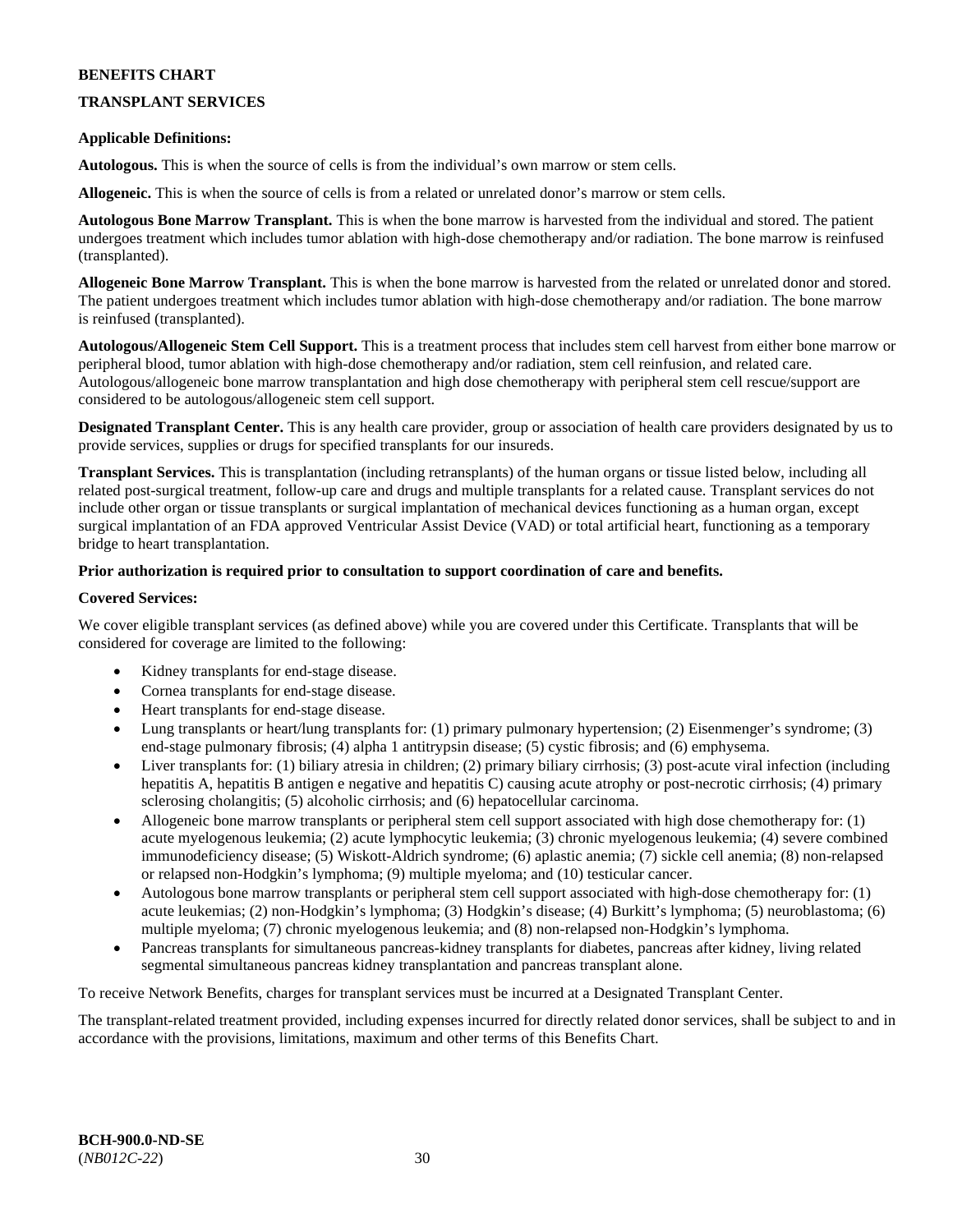Medical and hospital expenses of the donor are covered only when the recipient is an insured and the transplant and directly related donor expenses have been prior authorized for coverage. Treatment of medical complications that may occur to the donor are not covered. Donors are not considered insureds, and are therefore not eligible for the rights afforded to insureds under the Group Certificate.

The list of eligible transplant services and coverage determinations are based on established medical policies, which are subject to periodic review and modifications by the medical director.

| <b>Network Benefits</b>                          | <b>Non-Network Benefits</b>                             |
|--------------------------------------------------|---------------------------------------------------------|
| See Network Inpatient Hospital Services benefit. | See Non-Network Inpatient Hospital Services<br>benefit. |

## **Transplant travel benefit for Network Benefits**

We may provide travel and lodging when an insured needs a transplant and a designated transplant center is greater than 100 miles from the insured's primary residence.

This benefit is subject to our medical policies (medical coverage criteria). Coverage criteria are available by calling Member Services, or logging on to your "*my*HealthPartners" account a[t healthpartners.com.](http://healthpartners.com/)

When submitting receipts for travel and lodging, the insured will need to attach a letter explaining that the receipts are in conjunction with an authorized organ or bone marrow transplant and include the recipient's name and member ID number or complete a Lodging and Travel Claim form with the receipts.

| <b>Network Benefits</b>                                                                                                                                                                                                                                  | <b>Non-Network Benefits</b> |
|----------------------------------------------------------------------------------------------------------------------------------------------------------------------------------------------------------------------------------------------------------|-----------------------------|
| Transplant travel benefits are covered under the<br>Network transplant services benefit.                                                                                                                                                                 | No coverage.                |
| Expenses for travel and lodging for the insured (the<br>transplant recipient) and one adult companion, or up<br>to two companions for a transplant recipient that is a<br>minor dependent, may be covered up to a maximum<br>of \$10,000 per transplant. |                             |
| Lodging coverage is limited to \$100 per day.                                                                                                                                                                                                            |                             |

## **Not Covered:**

- We consider the following transplants to be investigative and do not cover them: surgical implantation of mechanical devices functioning as a permanent substitute for human organ, non-human organ implants and/or transplants and other transplants not specifically listed in this Benefits Chart.
- See "Services Not Covered" in the Group Certificate.